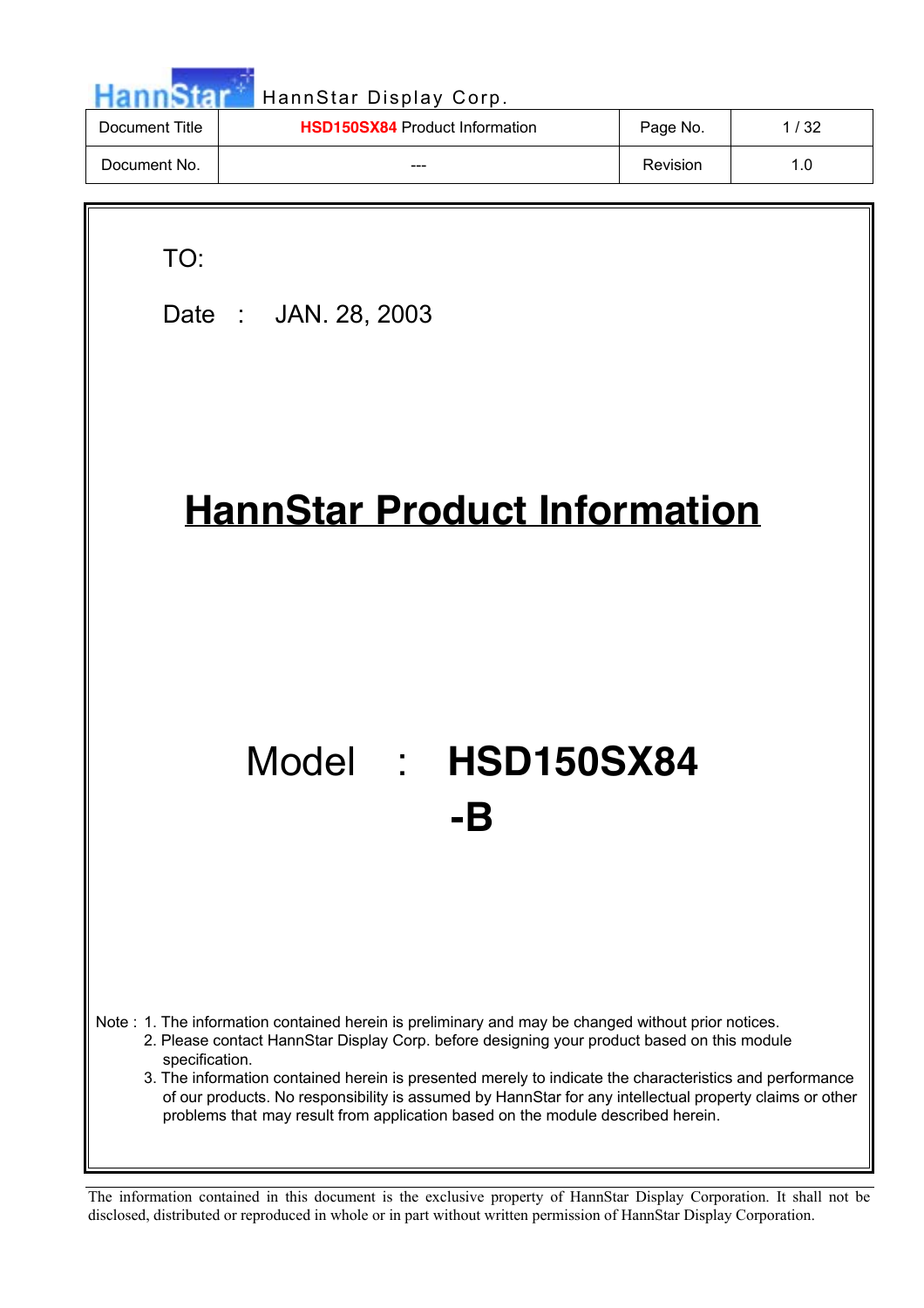|                | HannStar Display Corp.                |          |      |
|----------------|---------------------------------------|----------|------|
| Document Title | <b>HSD150SX84 Product Information</b> | Page No. | 2/32 |
| Document No.   | ---                                   | Revision | 1.0  |

| <b>Record of Revisions</b> |                                              |                |                                                       |  |  |  |  |  |
|----------------------------|----------------------------------------------|----------------|-------------------------------------------------------|--|--|--|--|--|
| Rev.                       | Updated No.<br>Date<br>Description of change |                |                                                       |  |  |  |  |  |
| $1.0$                      |                                              | JAN. 028. 2003 | Product Information of HSD150SX84-B was first issued. |  |  |  |  |  |
|                            |                                              |                |                                                       |  |  |  |  |  |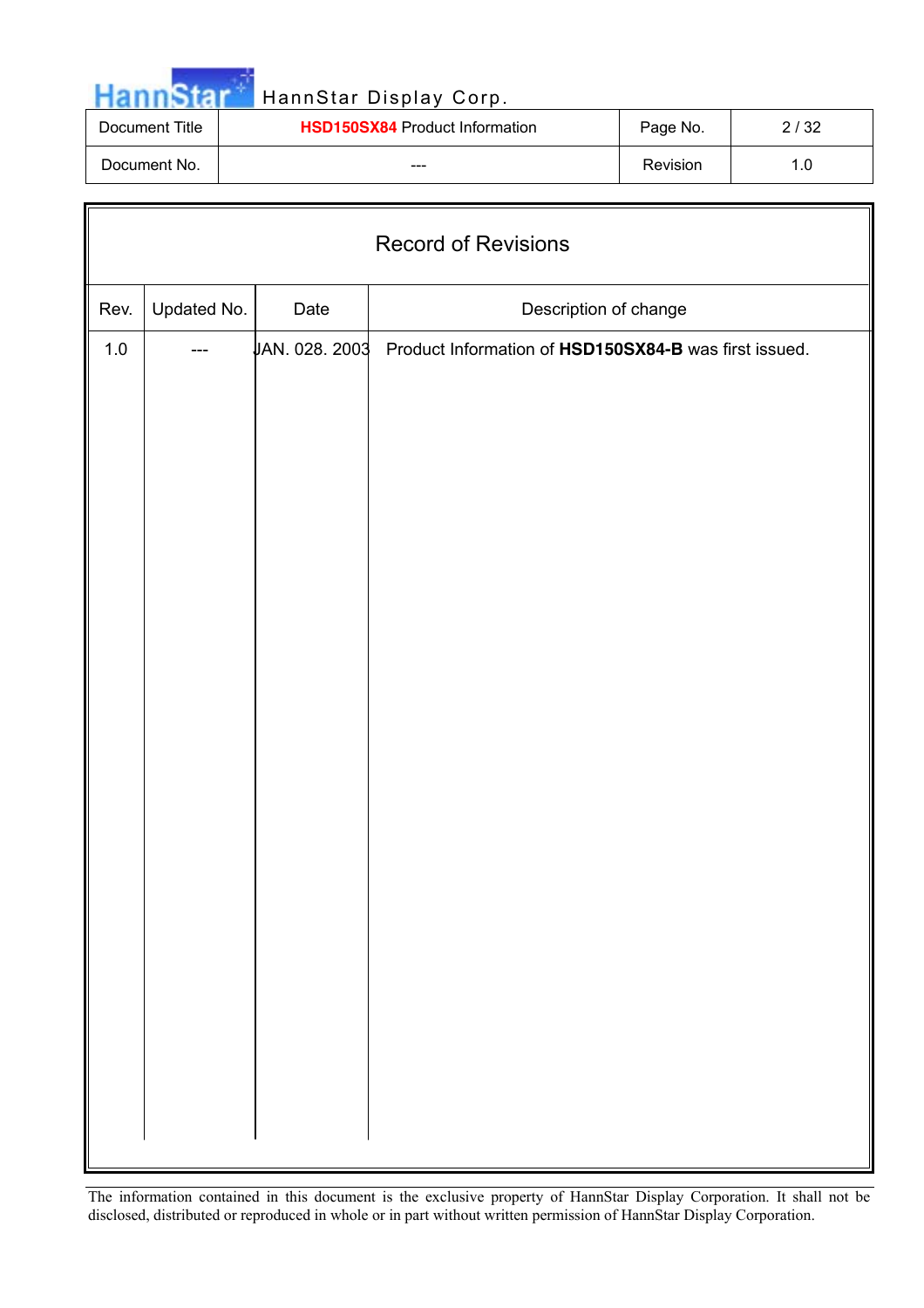|                | HannStar Display Corp.                |          |      |  |  |
|----------------|---------------------------------------|----------|------|--|--|
| Document Title | <b>HSD150SX84 Product Information</b> | Page No. | 3/32 |  |  |
| Document No.   | ---                                   | Revision | 1.0  |  |  |

|      | <b>Contents</b> |      |  |  |  |  |  |
|------|-----------------|------|--|--|--|--|--|
| 1.0  |                 | p.4  |  |  |  |  |  |
| 2.0  |                 | p.5  |  |  |  |  |  |
| 3.0  |                 | p.7  |  |  |  |  |  |
| 4.0  |                 | p.11 |  |  |  |  |  |
| 5.0  |                 | p.14 |  |  |  |  |  |
| 6.0  |                 | p.16 |  |  |  |  |  |
| 7.0  |                 | p.25 |  |  |  |  |  |
| 8.0  |                 | p.27 |  |  |  |  |  |
| 9.0  |                 | P.28 |  |  |  |  |  |
| 10.0 |                 | p.31 |  |  |  |  |  |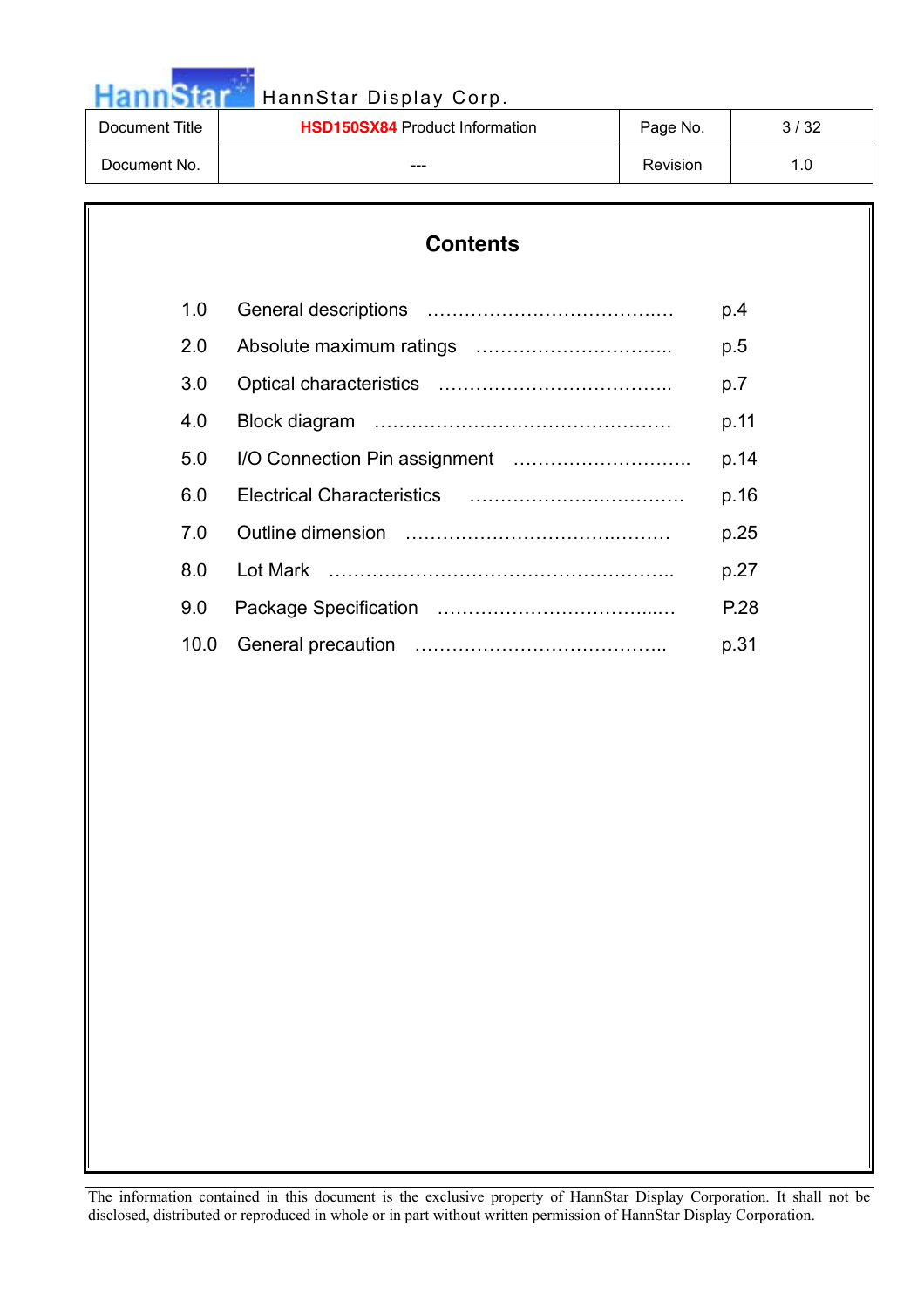

| Document Title | <b>HSD150SX84</b> Product Information | Page No. | 4/32 |
|----------------|---------------------------------------|----------|------|
| Document No.   | ---                                   | Revision |      |

### **1.0 GENERAL DESCRIPTIONS**

### **1.1 Introduction**

 HannStar Display model HSD150SX84-B is a color active matrix thin film transistor (TFT) liquid crystal display (LCD) that uses amorphous silicon TFT as a switching device. This model is composed of a TFT LCD panel, the voltage reference, common voltage, DC-DC converter, column, and row driver circuit. This TFT LCD has a 15-inch diagonally measured active display area with XGA resolution (768 vertical by 1024 horizontal pixel array).

### **1.2 Features**

- 15" XGA TFT LCD panel
- 2 CCFLs Backlight system
- Supported XGA (V:768 lines, H:1024 pixels) resolution
- $\blacksquare$  Supported to 75Hz refresh rate
- Without LCD Timing Controller

### **1.3 General information**

| <b>Item</b>                  | Specification                           | Unit   |
|------------------------------|-----------------------------------------|--------|
| Outline dimension            | $321.0 \times 249.0 \times 10.5$ (typ.) |        |
| Display area                 | 304.1(H) x 228.1(V) (15.0" diagonal)    | mm     |
| Number of Pixel              | 1024(H) x 768(V)                        | pixels |
| Pixel pitch                  | $0.297(H) \times 0.297(V)$              | mm     |
| Pixel arrangement            | <b>RGB Vertical stripe</b>              |        |
| Display color                | 6-bits driver                           |        |
| Display mode                 | Normally white                          |        |
| Surface treatment            | Antiglare, Hard-Coating(3H)             |        |
| Weight                       | 950 (typ.)                              | g      |
| Back-light                   | 2-CCFLs, Top & bottom edge side         |        |
| Input signal                 | 2-ch 6bit TTL, Driver IC Control Signal |        |
| Power consumption            | $11.0$ (typ.), with back light          | W      |
| Optimum viewing<br>direction | 6 o'clock                               |        |

### **1.4 Applications**

- $\blacksquare$  Desktop monitors
- $\blacksquare$  Display terminals for AV applications
- $\blacksquare$  Monitors for industrial applications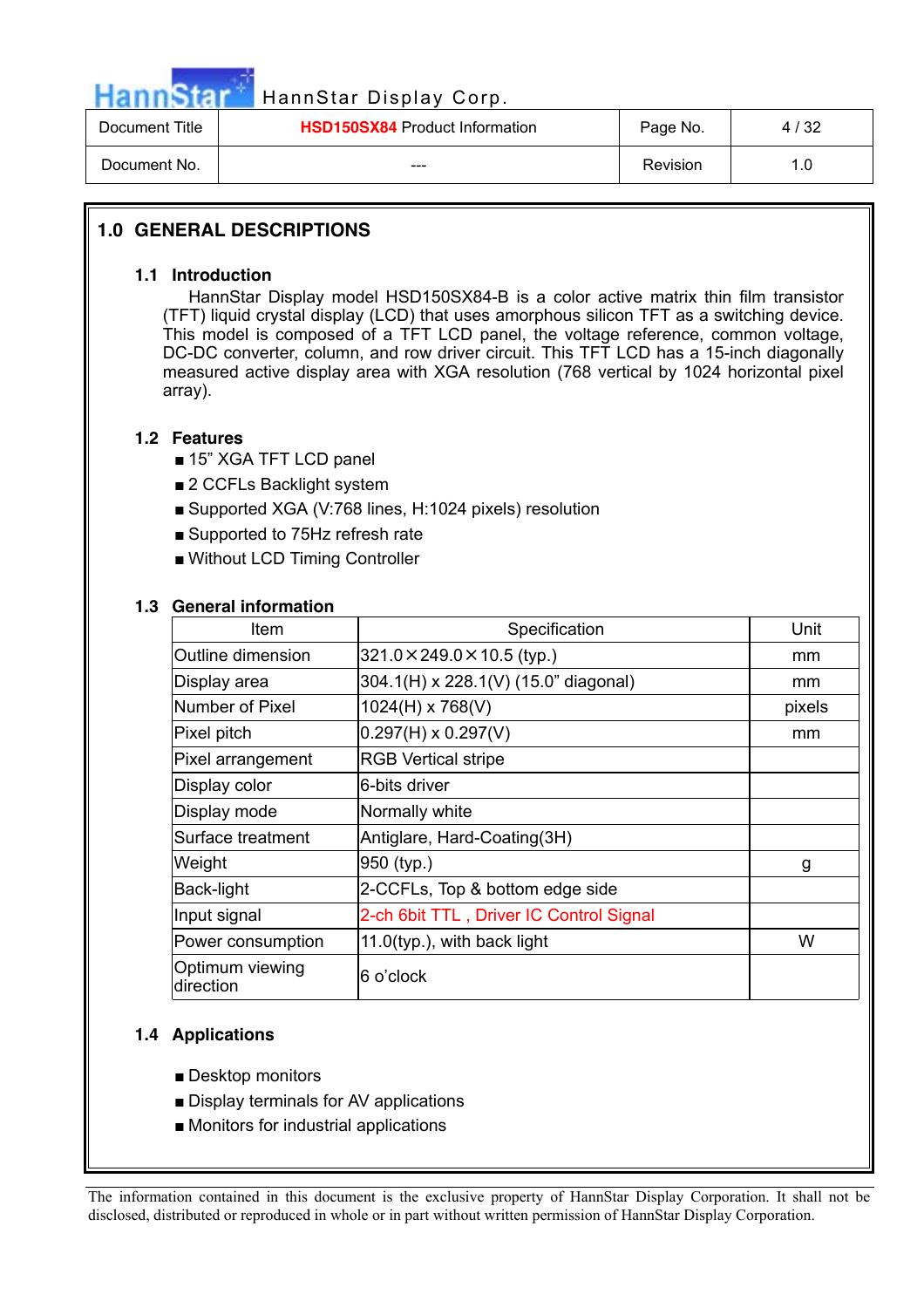|                | HannStar Display Corp.                |          |      |  |  |  |
|----------------|---------------------------------------|----------|------|--|--|--|
| Document Title | <b>HSD150SX84 Product Information</b> | Page No. | 5/32 |  |  |  |
| Document No.   | ---                                   | Revision | 1.0  |  |  |  |

### **1.5 Mechanical Information**

| Item                      |               | Min. | Typ.  | Max. | Unit |
|---------------------------|---------------|------|-------|------|------|
| Module Size               | Horizontal(H) | --   | 321.0 | --   | mm   |
|                           | Vertical(V)   | --   | 249.0 | --   | mm   |
|                           | Depth(D)      | --   | 10.5  | --   | mm   |
| Weight (without inverter) |               |      | 950   |      |      |

### **2.0 ABSOLUTE MAXIMUM RATINGS**

### **2.1 Absolute Rating of Environment**

| Item                        | Symbol                       | Min.  | Max. | Unit            | <b>Note</b> |
|-----------------------------|------------------------------|-------|------|-----------------|-------------|
| Storage temperature         | ${\mathsf T}_{\text{STG}}$   | $-20$ | 60   | $\rm ^{\circ}C$ |             |
| Operating temperature       | ${\mathsf T}_{\textsf{OPR}}$ | 0     | 50   | $\rm ^{\circ}C$ |             |
| Vibration(non-operating)    | $V_{\mathsf{NOP}}$           |       | 1.5  | G               | (1)         |
| Shock(non-operating)        | $S_{NOP}$                    |       | 70   | G               | (2)         |
| Storage humidity            | $H_{STG}$                    | 10    | 90   | %RH             | (3)         |
| <b>Operating humidity</b>   | $H_{OP}$                     | 10    | 80   | %RH             | (3)         |
| Low pressure(operating)     | $P_{LOP}$                    | 697   |      | <b>HPa</b>      | (4)         |
| Low pressure(non-operating) | $P_{LNOP}$                   | 116   |      | HPa             | (5)         |

Note (1) 5-500-5Hz sine wave, X,Y,Z each directions, 30 min/cycle.

(2) 11ms, ±X, ±Y, ±Z direction, one time each. For this shock test, it is necessary to fill the silicon rubber between the shock jig as buffer.

- $(3)$  Max wet bulb temp. = 39 $\mathrm{°C}$
- (4) 2 hrs. (10000 feet)
- (5) 24hrs. (50000 feet)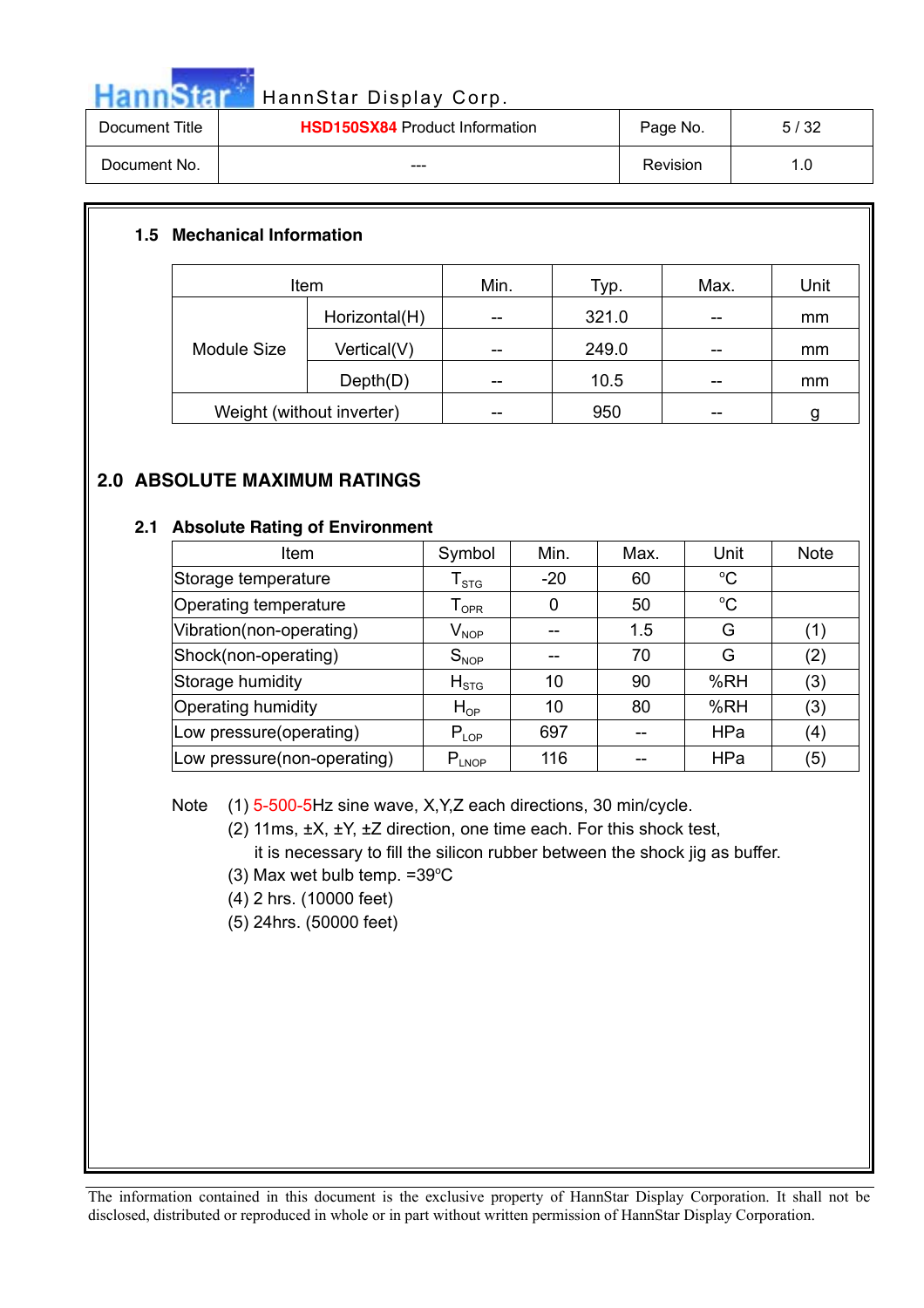|                | HannStar Display Corp.                |          |      |
|----------------|---------------------------------------|----------|------|
| Document Title | <b>HSD150SX84 Product Information</b> | Page No. | 6/32 |
| Document No.   | ---                                   | Revision | 1.0  |



### **2.2 Electrical Absolute Rating:**

### **2.2.1 TFT LCD Module:**

|                            |               |           |        | Value                    | Unit  |  |
|----------------------------|---------------|-----------|--------|--------------------------|-------|--|
| Item                       | <b>Symbol</b> | Condition | min.   |                          |       |  |
| <b>Input Power Voltage</b> | DD            | Normal    | $+3.0$ | $+3.8$                   | V(DC) |  |
| Logic Signal input voltage | SIG           | Normal    | $-0.3$ | $+0.3$<br>D <sub>D</sub> |       |  |

### **2.2.2 Back Light Unit:**

| Item           | Symbol | Min. | Max. | Unit       | Note                                                                                |
|----------------|--------|------|------|------------|-------------------------------------------------------------------------------------|
| Lamp voltage   |        |      | 2000 | V(rms)     |                                                                                     |
| Lamp current   |        |      | 7.0  | mA         |                                                                                     |
| Lamp frequency |        |      | 100  | <b>KHz</b> | $\mathbf{\mathbf{\mathbf{\mathbf{\mathbf{\mathbf{\mathbf{\mathbf{\mathbf{I}}}}}}}}$ |

Note: (1) Permanent damage may occur to the LCD module if beyond this specification. Functional operation should be restricted to the conditions described under Normal Operating Conditions.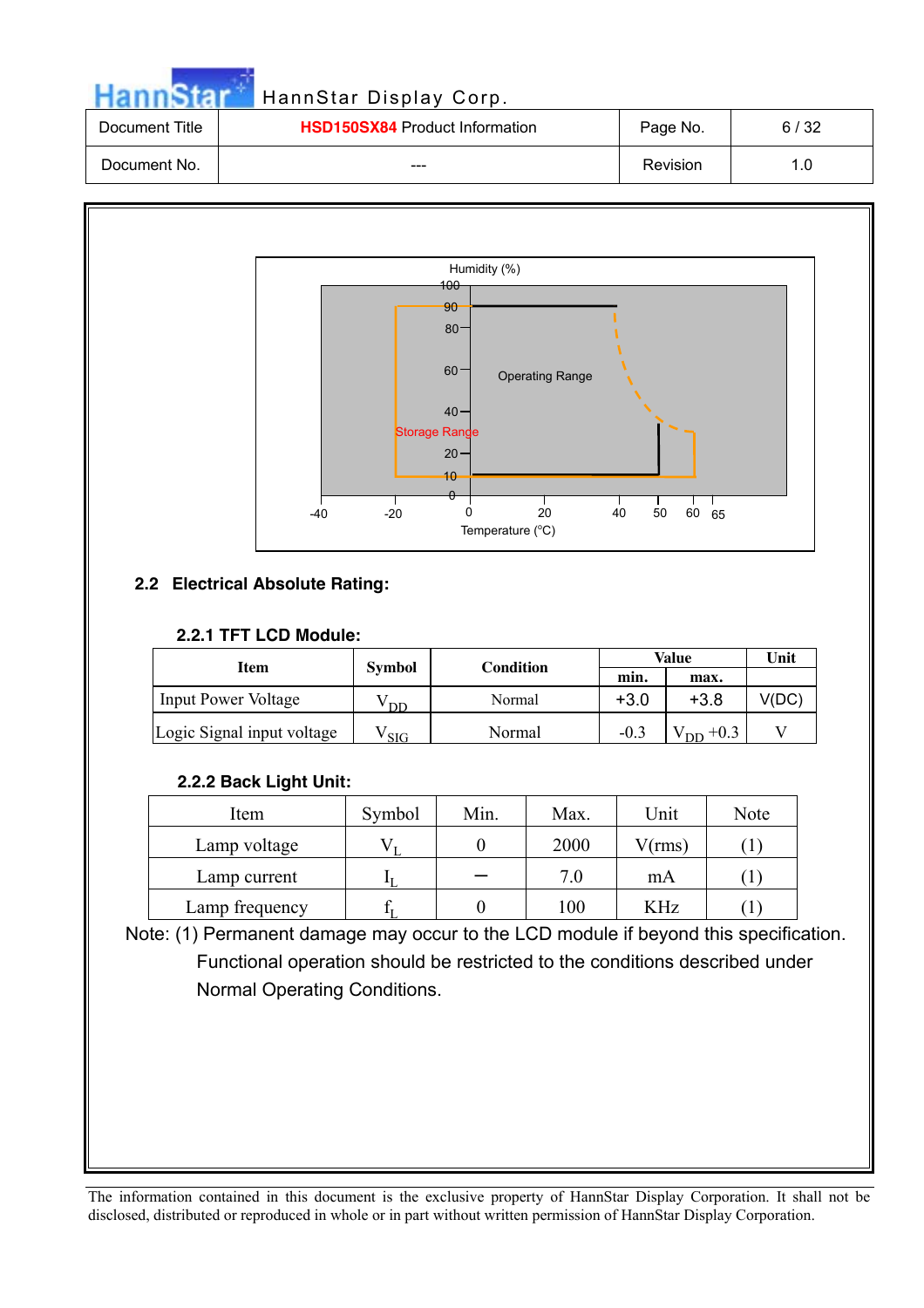### HannStar Display Corp.

| Document Title | <b>HSD150SX84 Product Information</b> | Page No. | 7 / 32 |
|----------------|---------------------------------------|----------|--------|
| Document No.   | $- - -$                               | Revision |        |

### **3.0 OPTICAL CHARACTERISTICS**

### **3.1 Measuring Condition**

- $\blacksquare$  Measuring surrounding : dark room
- **Examp current I<sub>BL</sub>:**  $(6.0) \pm 0.1 \text{ mA}$ **, lamp freq. F<sub>L</sub>=50KHz**
- $V_{DD1}=3.3V$ , f<sub>V</sub>=60Hz, f<sub>DCLK</sub>=32.5MHz
- Surrounding temperature :  $25\pm2^{\circ}C$
- $\Box$  30min. Warm-up time.

### **3.2 Measuring Equipment**

- LCD-7000 of Otsuka Electric Corp., which utilized MCPD-7000 for Chromaticity and BM-5A for other optical characteristics.
- $\blacksquare$  Measuring spot size : 10~12mm

### **3.3 Optical specification**

| Item                                  |             | Symbol                  | Condition          | Min.  | Typ.     | Max.  | Unit            | <b>Note</b> |
|---------------------------------------|-------------|-------------------------|--------------------|-------|----------|-------|-----------------|-------------|
| Contrast                              |             | <b>CR</b>               |                    | 300   | 400      |       |                 | (1)(2)      |
| Response time                         | Rising      | $T_R$                   |                    |       | TR+TF    |       | msec            |             |
|                                       | Falling     | $\mathsf{T}_\mathsf{F}$ |                    |       | $= (35)$ | --    |                 | (1)(3)      |
| White luminance<br>(center of screen) |             | $Y_L$                   | $\Theta = 0^\circ$ |       | 250      |       | $\text{cd/m}^2$ | (1)         |
|                                       | Red         | Rx                      | $\phi = 0^{\circ}$ | 0.593 | 0.623    | 0.653 |                 |             |
|                                       |             | <b>Ry</b>               | Normal             | 0.305 | 0.335    | 0.365 |                 |             |
|                                       | Green       | Gx                      | viewing            | 0.263 | 0.293    | 0.323 |                 |             |
| Color<br>chromaticity                 |             | Gy                      | angle              | 0.569 | 0.599    | 0.629 |                 |             |
| (CIE1931)                             | <b>Blue</b> | Bx                      |                    | 0.114 | 0.144    | 0.174 |                 | (1)(4)      |
|                                       |             | By                      |                    | 0.083 | 0.113    | 0.143 |                 |             |
|                                       | White       | Wx                      |                    | 0.280 | 0.310    | 0.340 |                 |             |
|                                       |             | Wy                      |                    | 0.300 | 0.330    | 0.360 |                 |             |
|                                       | Hor.        | $\Theta_L$              |                    |       | 60       |       |                 |             |
| Viewing angle                         |             | $\Theta_R$              | CR>10              |       | 60       |       |                 |             |
|                                       | Ver.        | $\Theta$ <sub>H</sub>   |                    |       | 40       | --    |                 |             |
|                                       |             | $\Theta_L$              |                    |       | 50       |       |                 |             |
| <b>Brightness uniformity</b>          |             | $B_{UNI}$               | $\Theta = 0^\circ$ | 70    | 75       | --    | %               | (5)         |
| Crosstalk                             |             | CT(n)                   | $\phi = 0^{\circ}$ |       |          | 1.3   | %               | (6)         |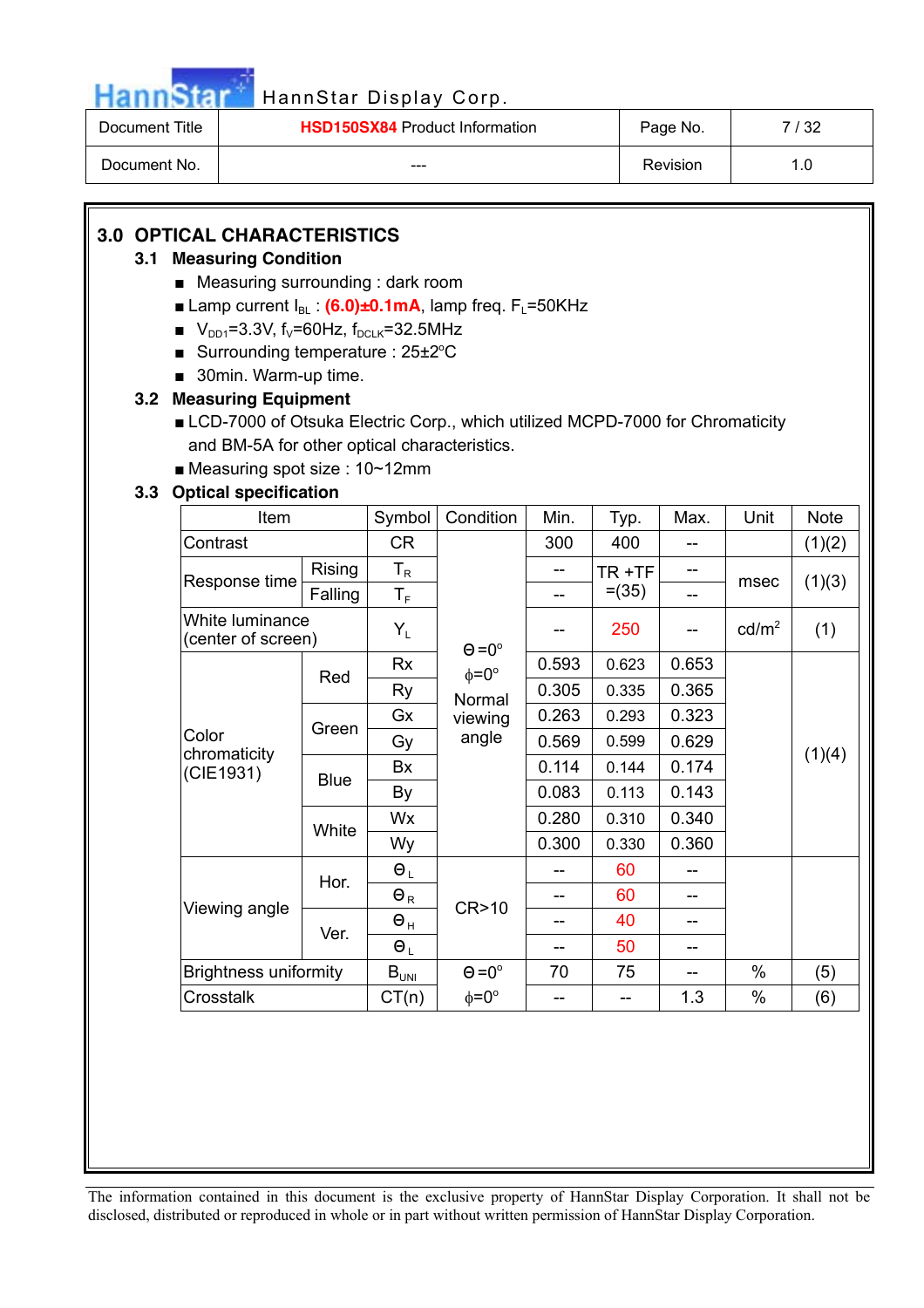|                | HannStar Display Corp.                |          |      |
|----------------|---------------------------------------|----------|------|
| Document Title | <b>HSD150SX84 Product Information</b> | Page No. | 8/32 |
| Document No.   | ---                                   | Revision | 1.0  |

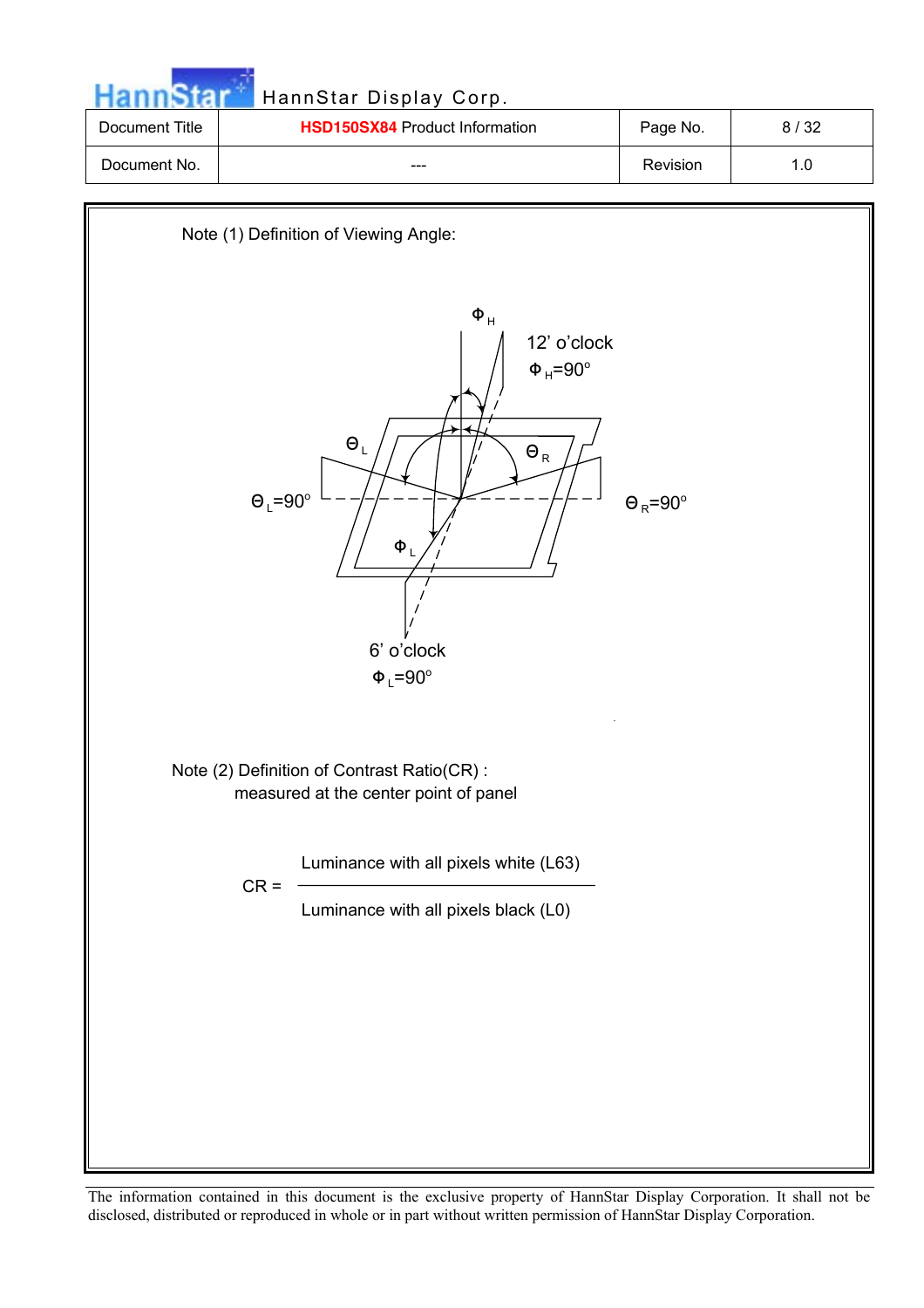

Note (4) Optical characteristic measurement setup

0%



time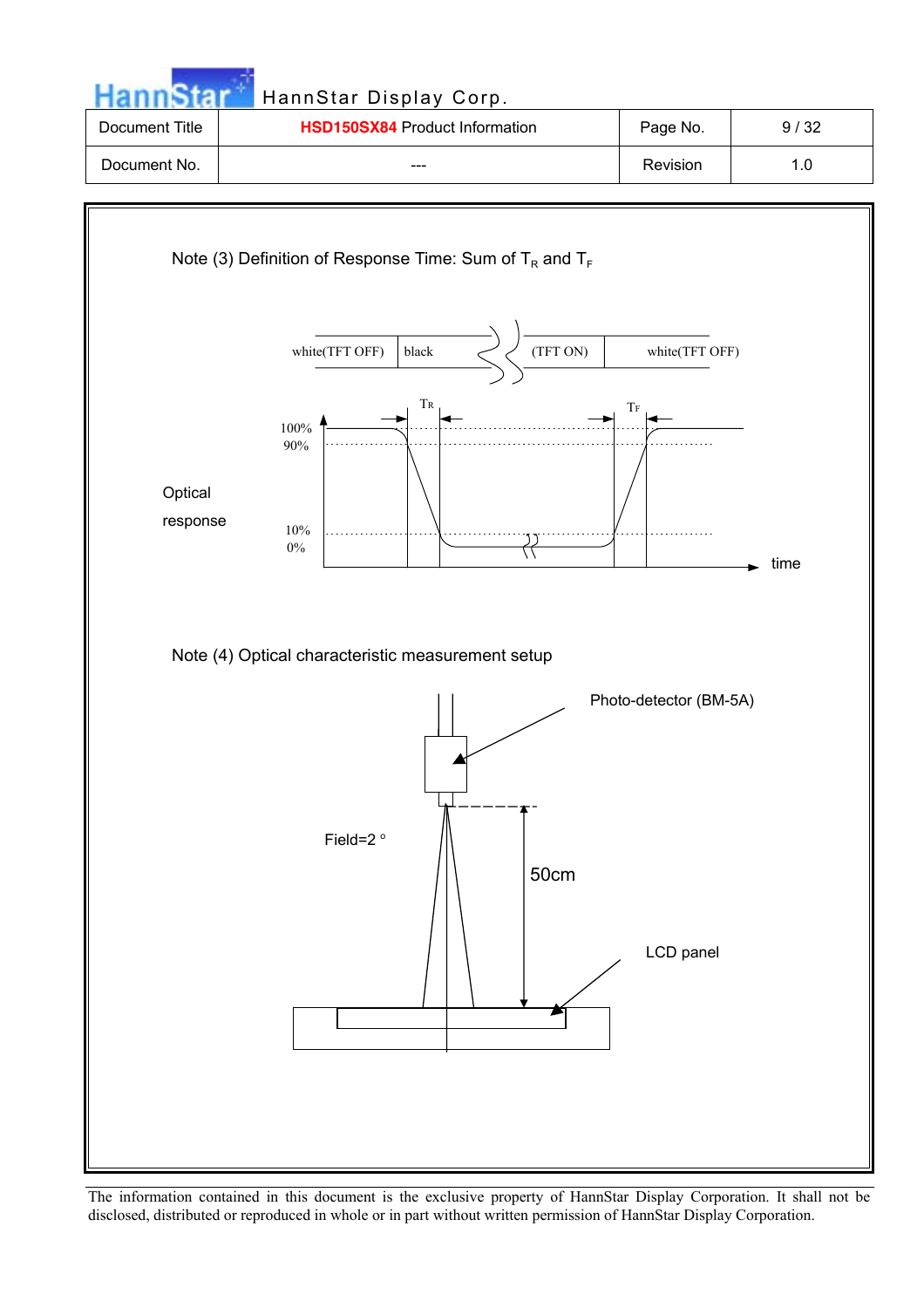|                | HannStar Display Corp.                |          |       |
|----------------|---------------------------------------|----------|-------|
| Document Title | <b>HSD150SX84 Product Information</b> | Page No. | 10/32 |
| Document No.   | ---                                   | Revision | 1.0   |
|                |                                       |          |       |

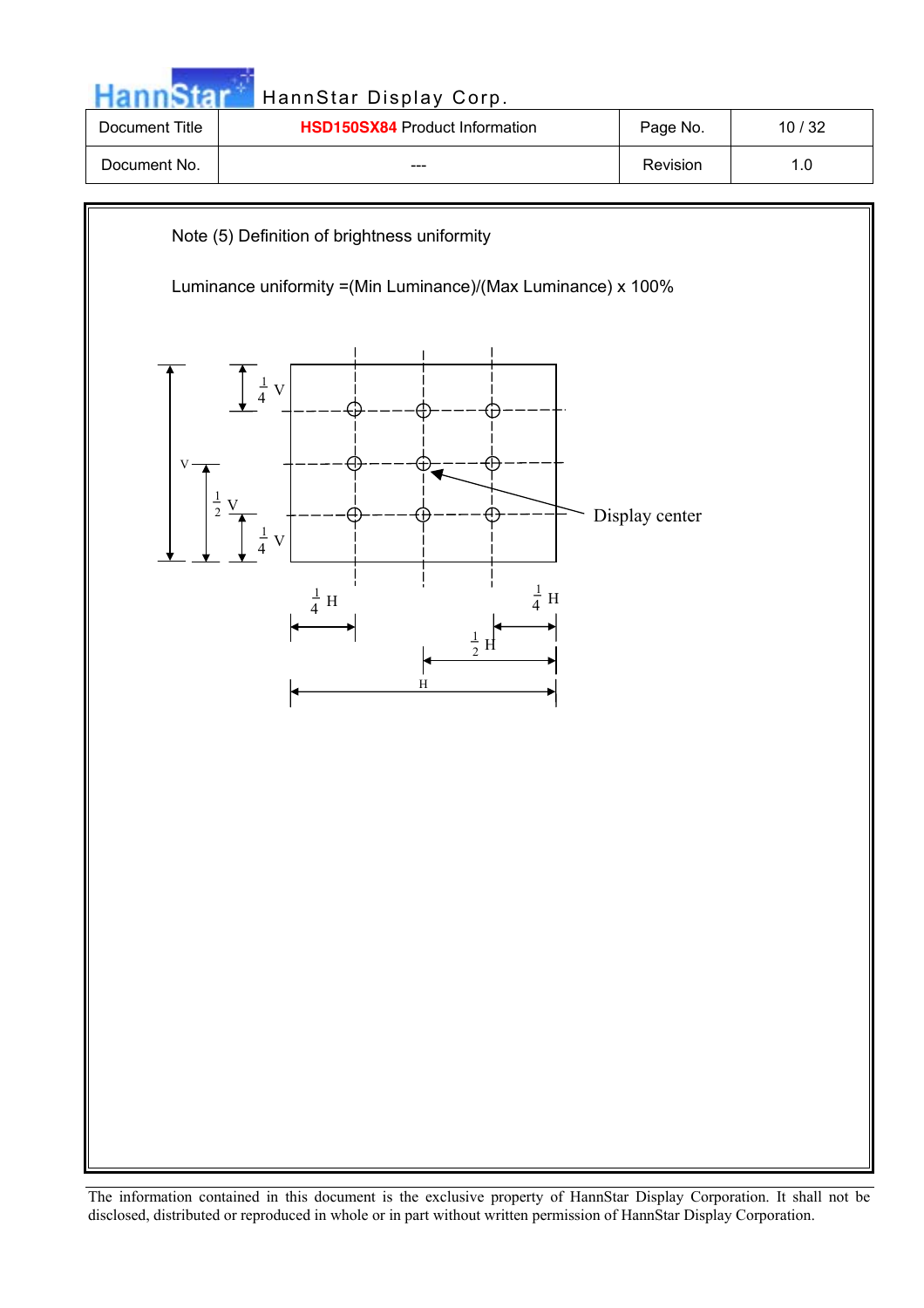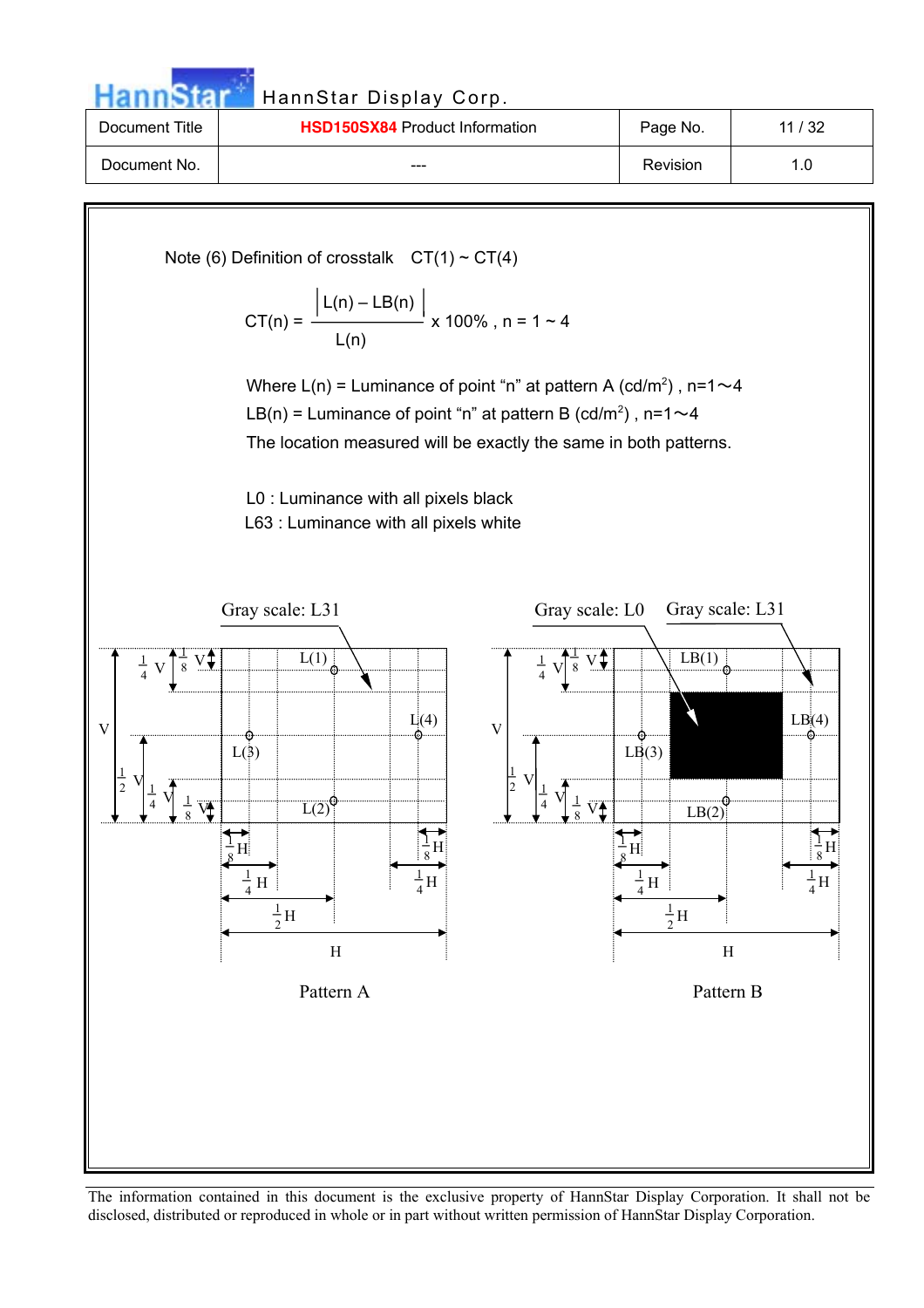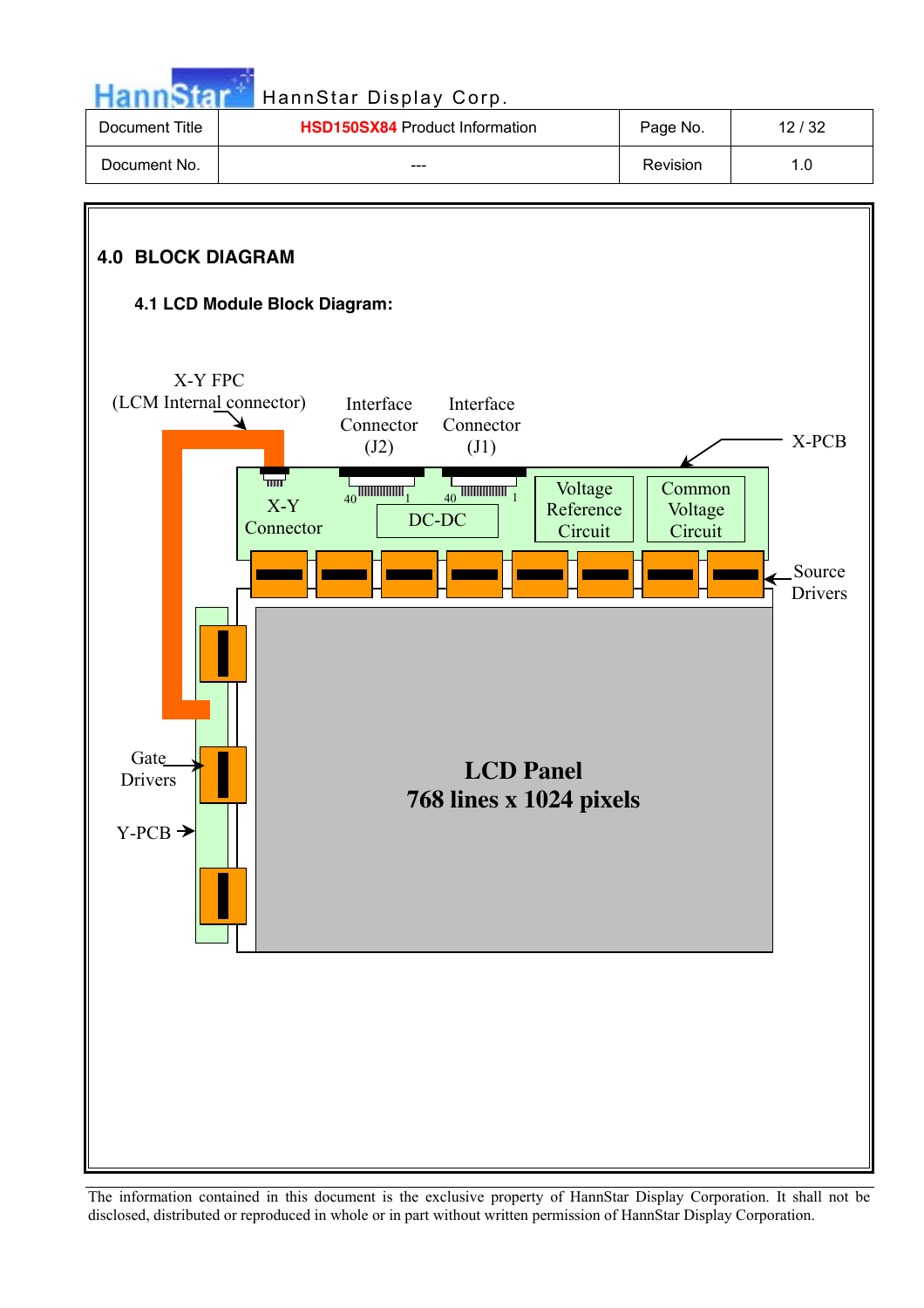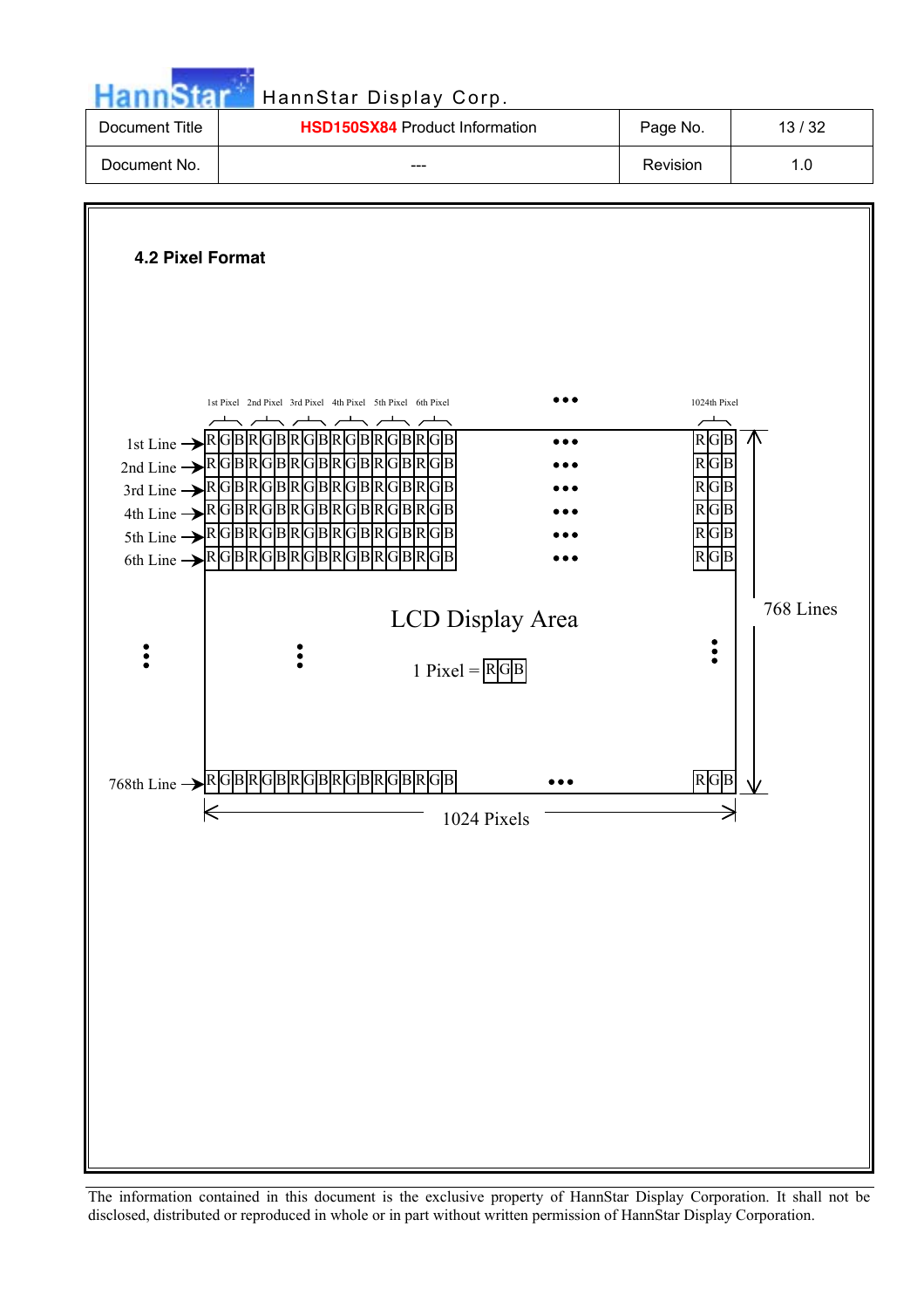|                | HannStar Display Corp.                |          |       |
|----------------|---------------------------------------|----------|-------|
| Document Title | <b>HSD150SX84 Product Information</b> | Page No. | 14/32 |
| Document No.   | ---                                   | Revision | 1.0   |

### **4.3 Relationship between Displayed Color and Input Data** Display MSB LSB R5 R4 R3 R2 R1 R0 G5 G4 G3 G2G1 G0 B5 B4 B3 B2 B1 B0 LSB MSB LSB MSB LSB Gray scale level Black L L L L L L L L L L L L L L L L L L - Blue  $|L L L L L L L L L L L L L H H H H H|$  -Green L L L L L L H H H H H H L L L L L L - Light Blue L L L L L L H H H H H H H H H H H H - Red H H H H H H L L L L L L L L L L L L - Purple  $\begin{array}{cccccccccccccccccc} \text{H} & \text{H} & \text{H} & \text{H} & \text{H} & \text{H} & \text{H} \end{array}$   $\begin{array}{cccccccccccccccccc} \text{H} & \text{H} & \text{H} & \text{H} & \text{H} & \text{H} & \text{H} & \text{H} \end{array}$ Yellow H H H H H H H H H H H H L L L L L L - Basic color White H H H H H H H H H H H H H H H H H H - Black L L L L L L L L L L L L L L L L L L L0 LLLLLH L L L L L L L L L L L L L1 LLLLHL L L L L L L L L L L L L L2 : : : : : : L3...L60 HHHHLH L L L L L L L L L L L L L61 Dark  $\uparrow$ Ļ Light HHHHHL L L L L L L L L L L L L L62 Gray scale of Red Red H H H H H H L L L L L L L L L L L L Red L63 Black L L L L L L L L L L L L L L L L L L L0 LLLLLL LLLLLH L L L L L L L1 L L L L L LL LLLHL L L L L L L L2 : : : : : : L3...L60 LLLLLL HHHHLH L L L L L L L61 Dark  $\uparrow$ Ļ Light LLLLLL HHHHHL L L L L L L L62 Gray scale of Green Green L L L L L L H H H H H H L L L L L L Green L63 Black L L L L L L L L L L L L L L L L L L L0 L L L L L LL L L L L L L L L L L H L1 L L L L L LL L L L L LL L L L H L L2 : : : : :  $L3...L60$ L L L L L LL L L L L L H H H H L H L61 Dark  $\uparrow$  $\mathbf{I}$ Light L L L L L LL L L L L L H H H H H L L62 Gray scale of Blue Blue |L L L L L L L L L L L L H H H H Blue L63 Black L L L L L L L L L L L L L L L L L L L0 L L L L L H L L L L L H L L L L L H L1 L L L L H L|L L L L H L|L L L L H L| L2 : : : : : : L3...L60 H H H H L H H H H H L H H H H H L H L61 Dark  $\uparrow$  $\perp$ Light H H H H L|H H H H H H H H L|H H H L| L62 Gray scale of **White** and Black White H H H H H H H H H H H H H H H H White L63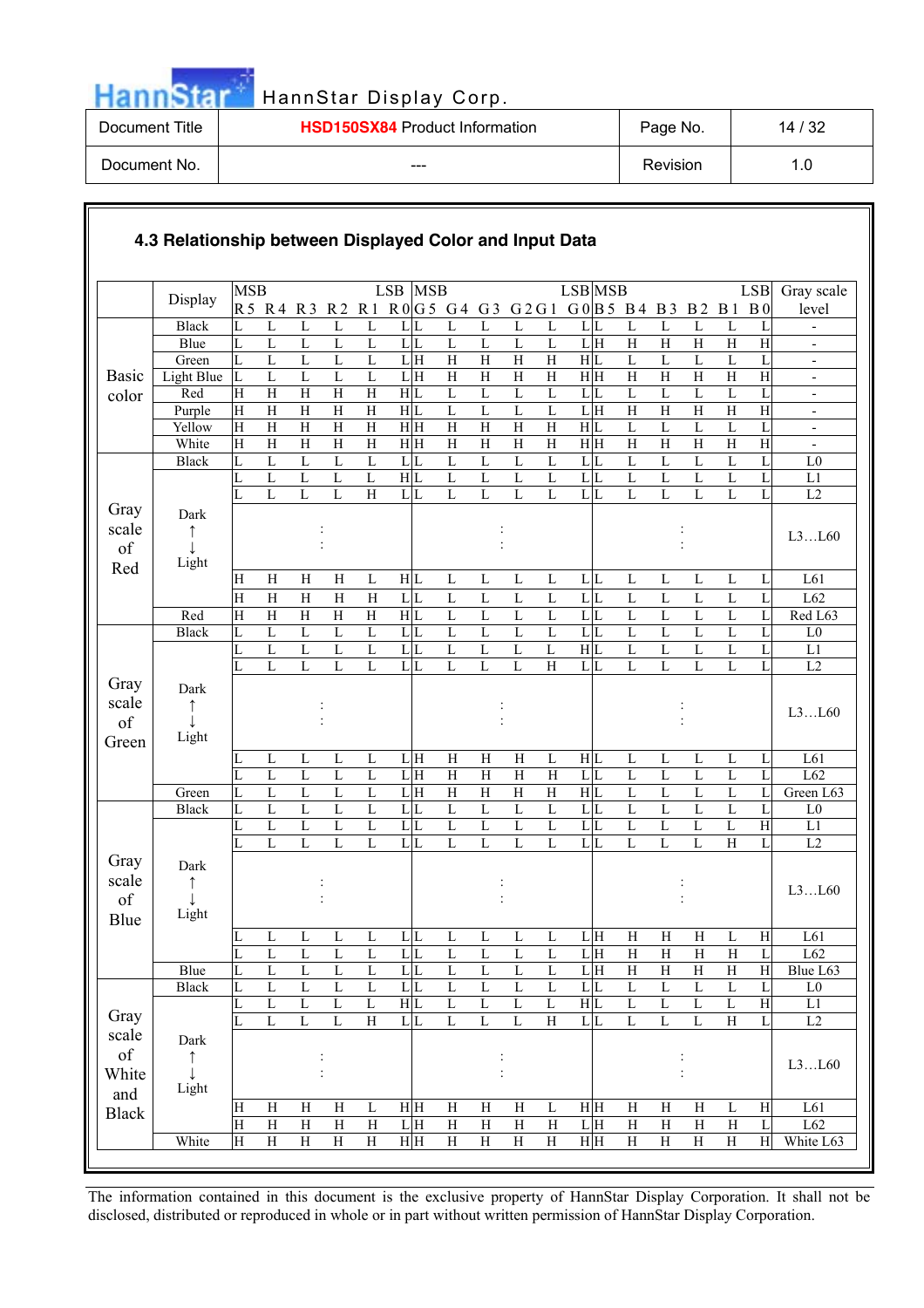| Hanns |
|-------|
|       |

# HannStar Display Corp.

| Document Title | <b>HSD150SX84</b> Product Information | Page No. | 15/32 |
|----------------|---------------------------------------|----------|-------|
| Document No.   | $- - -$                               | Revision |       |

|                |                      | I/F FRC Connector (J1)                |                  | I/F FRC Connector (J2) |                                    |  |
|----------------|----------------------|---------------------------------------|------------------|------------------------|------------------------------------|--|
| Pin<br>No.     | <b>Symbol</b>        | <b>Description</b>                    | Pin<br>No.       | <b>Symbol</b>          | <b>Description</b>                 |  |
| 1              | N <sub>C</sub>       | No Connecting                         | 1                | <b>VDD</b>             | Digital Power Input ( $DC +3.3V$ ) |  |
| $\overline{2}$ | N <sub>C</sub>       | No Connecting                         | $\overline{2}$   | <b>VDD</b>             | Digital Power Input ( $DC +3.3V$ ) |  |
| 3              | <b>GND</b>           | Ground                                | 3                | <b>GND</b>             | Ground                             |  |
| 4              | <b>GND</b>           | Ground                                | 4                | <b>GND</b>             | Ground                             |  |
| 5              | EB5                  | Even-dot Blue Data bit 5 (MSB)        | 5                | OB <sub>5</sub>        | Odd-dot Blue Data bit 5 (MSB)      |  |
| 6              | EB4                  | Even-dot Blue Data bit 4              | 6                | OB <sub>4</sub>        | Odd-dot Blue Data bit 4            |  |
| 7              | EB3                  | Even-dot Blue Data bit 3              | 7                | OB <sub>3</sub>        | Odd-dot Blue Data bit 3            |  |
| 8              | EB <sub>2</sub>      | Even-dot Blue Data bit 2              | 8                | OB <sub>2</sub>        | Odd-dot Blue Data bit 2            |  |
| 9              | EB1                  | Even-dot Blue Data bit 1              | 9                | OB <sub>1</sub>        | Odd-dot Blue Data bit 1            |  |
|                | 10 EB0               | Even-dot Blue Data bit 0 (LSB)        | 10 <sup>10</sup> | OB <sub>0</sub>        | Odd-dot Blue Data bit 0 (LSB)      |  |
| 11             | <b>GND</b>           | Ground                                | 11               | <b>GND</b>             | Ground                             |  |
|                | 12 EG5               | Even-dot Green Data bit 5 (MSB)       | 12               | OG5                    | Odd-dot Green Data bit 5 (MSB)     |  |
|                | $13$ EG4             | Even-dot Green Data bit 4             | 13               | OG4                    | Odd-dot Green Data bit 4           |  |
|                | 14 EG3               | Even-dot Green Data bit 3             | 14               | OG3                    | Odd-dot Green Data bit 3           |  |
|                | 15 EG2               | Even-dot Green Data bit 2             | 15               | OG <sub>2</sub>        | Odd-dot Green Data bit 2           |  |
|                | $16$ EG1             | Even-dot Green Data bit 1             | 16               | OG1                    | Odd-dot Green Data bit 1           |  |
|                | 17 EG0               | Even-dot Green Data bit 0 (LSB)       | 17               | OG <sub>0</sub>        | Odd-dot Green Data bit 0 (LSB)     |  |
|                | $18$ GND             | Ground                                | 18               | <b>GND</b>             | Ground                             |  |
|                | 19 ER5               | Even-dot Red Data bit 5 (MSB)         | 19               | OR5                    | Odd-dot Red Data bit 5 (MSB)       |  |
|                | <b>20 ER4</b>        | Even-dot Red Data bit 4               | 20               | OR4                    | Odd-dot Red Data bit 4             |  |
| 21             | ER3                  | Even-dot Red Data bit 3               | 21               | OR3                    | Odd-dot Red Data bit 3             |  |
| 22             | ER <sub>2</sub>      | Even-dot Red Data bit 2               | 22               | OR <sub>2</sub>        | Odd-dot Red Data bit 2             |  |
| 23             | ER1                  | Even-dot Red Data bit 1               | 23               | OR <sub>1</sub>        | Odd-dot Red Data bit 1             |  |
|                | <b>24 ER0</b>        | Even-dot Red Data bit 0 (LSB)         | 24               | OR <sub>0</sub>        | Odd-dot Red Data bit 0 (LSB)       |  |
| 25.            | <b>GND</b>           | Ground                                | 25               | <b>GND</b>             | Ground                             |  |
|                | 26 CPH1              | Pixel Clock Input                     | 26               | CPH <sub>2</sub>       | Pixel Clock Input                  |  |
| 27             | <b>GND</b>           | Ground                                | 27               | <b>GND</b>             | Ground                             |  |
|                | <b>28 GND</b>        | Ground                                | 28               | <b>GND</b>             | Ground                             |  |
| 29             | <b>STH</b>           | <b>Horizontal Start Pulse</b>         | 29               | N <sub>C</sub>         | No Connecting                      |  |
|                | 30 LOAD              | Source Driver Latch Pulse             |                  | $30$ NC                | No Connecting                      |  |
|                | 31 POL               | Source Driver Output Polarity control | 31               | N <sub>C</sub>         | No Connecting                      |  |
|                | $32$ REV             | Data Reverse Control Signal           |                  | $32$ NC                | No Connecting                      |  |
|                | 33 GND               | Ground                                | 33               | NC                     | No Connecting                      |  |
|                | 34 GND               | Ground                                | 34               | N <sub>C</sub>         | No Connecting                      |  |
|                | 35 STV1              | Vertical Start Pulse 1                | 35               | N <sub>C</sub>         | No Connecting                      |  |
|                | 36 STV2              | Vertical Start Pulse 2                | 36               | N <sub>C</sub>         | No Connecting                      |  |
|                | <b>37 CPV</b>        | Vertical Clock Input                  | 37               | N <sub>C</sub>         | No Connecting                      |  |
|                | 38 OE                | Gate Driver Output Enable Signal      | 38               | N <sub>C</sub>         | No Connecting                      |  |
| 39             | <b>GND</b>           | Ground                                | 39               | <b>GND</b>             | Ground                             |  |
| 40             | $\operatorname{GND}$ | Ground                                | 40               | <b>GND</b>             | Ground                             |  |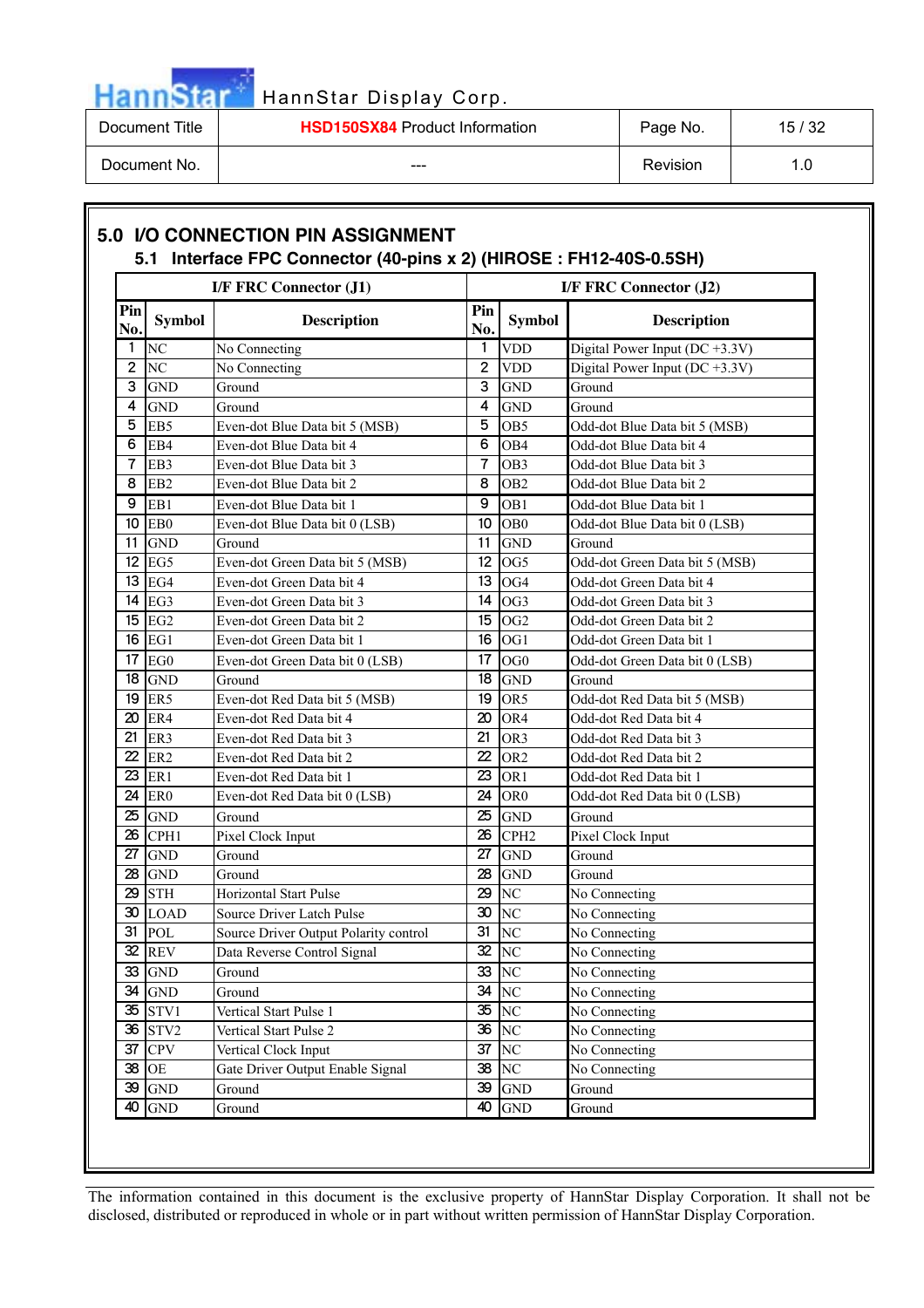|                | HannStar Display Corp.                |          |       |
|----------------|---------------------------------------|----------|-------|
| Document Title | <b>HSD150SX84 Product Information</b> | Page No. | 16/32 |
| Document No.   | ---                                   | Revision | 1.0   |

| CN4<br>Terminal No.<br>Function<br>Symbol<br>CCFL power supply (high voltage)<br>VL<br>1<br>NC <sup>1</sup><br>$\overline{2}$<br>No connection<br>3<br>GL<br>CCFL power supply (low voltage)<br>Input. (NC pin should be open.) | CN3, 4: CCFL Power Source (BHR-03VS-1/Japan Solderless Terminal MFG Co., LTD)<br>Mating connector: SM02 (8.0)B-BHS-1/ Japan Solderless Terminal MFG Co., LTD<br>Note 1) Please connects NC pin to nothing. Don't connect it to ground nor to other signal |  | CN3 |
|---------------------------------------------------------------------------------------------------------------------------------------------------------------------------------------------------------------------------------|-----------------------------------------------------------------------------------------------------------------------------------------------------------------------------------------------------------------------------------------------------------|--|-----|
|                                                                                                                                                                                                                                 |                                                                                                                                                                                                                                                           |  |     |
|                                                                                                                                                                                                                                 |                                                                                                                                                                                                                                                           |  |     |
|                                                                                                                                                                                                                                 |                                                                                                                                                                                                                                                           |  |     |
|                                                                                                                                                                                                                                 |                                                                                                                                                                                                                                                           |  |     |
|                                                                                                                                                                                                                                 |                                                                                                                                                                                                                                                           |  |     |
|                                                                                                                                                                                                                                 |                                                                                                                                                                                                                                                           |  |     |
|                                                                                                                                                                                                                                 |                                                                                                                                                                                                                                                           |  |     |
|                                                                                                                                                                                                                                 |                                                                                                                                                                                                                                                           |  |     |
|                                                                                                                                                                                                                                 |                                                                                                                                                                                                                                                           |  |     |
|                                                                                                                                                                                                                                 |                                                                                                                                                                                                                                                           |  |     |
|                                                                                                                                                                                                                                 |                                                                                                                                                                                                                                                           |  |     |
|                                                                                                                                                                                                                                 |                                                                                                                                                                                                                                                           |  |     |
|                                                                                                                                                                                                                                 |                                                                                                                                                                                                                                                           |  |     |
|                                                                                                                                                                                                                                 |                                                                                                                                                                                                                                                           |  |     |
|                                                                                                                                                                                                                                 |                                                                                                                                                                                                                                                           |  |     |
|                                                                                                                                                                                                                                 |                                                                                                                                                                                                                                                           |  |     |
|                                                                                                                                                                                                                                 |                                                                                                                                                                                                                                                           |  |     |
|                                                                                                                                                                                                                                 |                                                                                                                                                                                                                                                           |  |     |
|                                                                                                                                                                                                                                 |                                                                                                                                                                                                                                                           |  |     |
|                                                                                                                                                                                                                                 |                                                                                                                                                                                                                                                           |  |     |
|                                                                                                                                                                                                                                 |                                                                                                                                                                                                                                                           |  |     |
|                                                                                                                                                                                                                                 |                                                                                                                                                                                                                                                           |  |     |
|                                                                                                                                                                                                                                 |                                                                                                                                                                                                                                                           |  |     |
|                                                                                                                                                                                                                                 |                                                                                                                                                                                                                                                           |  |     |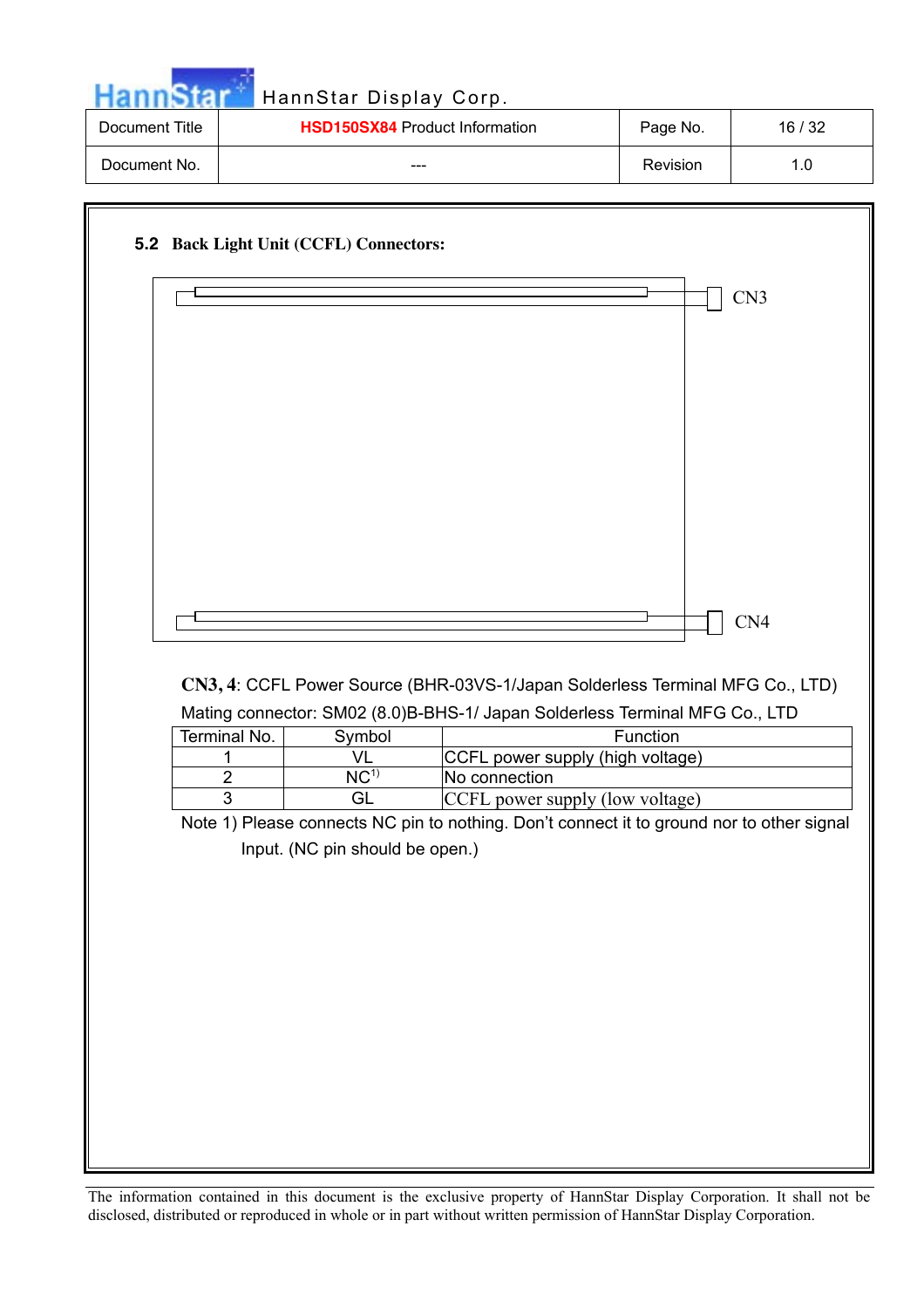|                | HannStar Display Corp.                |          |       |
|----------------|---------------------------------------|----------|-------|
| Document Title | <b>HSD150SX84 Product Information</b> | Page No. | 17/32 |
| Document No.   |                                       | Revision | 1.0   |

## **6.0 ELECTRICAL CHARACTERISTICS**

### **6.1 Electrical System of LCD Module:**

| <b>Item</b>           | <b>Symbol</b> | <b>Condition</b>                    |        | Typ.   | Max.      | Unit  |
|-----------------------|---------------|-------------------------------------|--------|--------|-----------|-------|
| Input Voltage         | $\rm V_{DD}$  |                                     | $+3.0$ | $+3.3$ | $+3.6$    | V(DC) |
| Input<br>Rush Current | Irush         | $VDD = +3.3V$<br>Each Iout $=$ max. |        |        | $1.5(*)$  | A     |
| Input Signal          | $\rm V_{IH}$  | High Level                          | 2.4    | 3.3    | $VDD+0.2$ | V     |
| voltage               | $\rm V_{II}$  | Low Level                           | 0      |        | 0.9       | V     |

### **6.2 Back-Light Unit:**

The backlight system is an edge-lighting type with 2-CCFL (Cold Cathode Fluorescent Lamp). The characteristics of four lamps are shown in the following tables.

| <b>Item</b>     | <b>Symbol</b> | Min.   | Typ. | Max. | Unit       | <b>Note</b>       |
|-----------------|---------------|--------|------|------|------------|-------------------|
| Lamp current    |               | 3.0    | 6.0  | 7.0  | mA(rms)    | $\left(1\right)$  |
| Lamp voltage    | $V_{I}$       | 640    | 750  | 860  | V(rms)     | $I_{I} = 6.0$ mA  |
| Frequency       |               | 50     | 55   | 80   | <b>KHz</b> | (2)               |
| CCFL life time  | Hr            | 30,000 |      |      | Hour       | (3)               |
|                 |               | 1150   |      |      |            | at $25^{\circ}$ C |
| Startup voltage | Vs            | 1350   |      |      | V(rms)     | at $0^{\circ}$ C  |

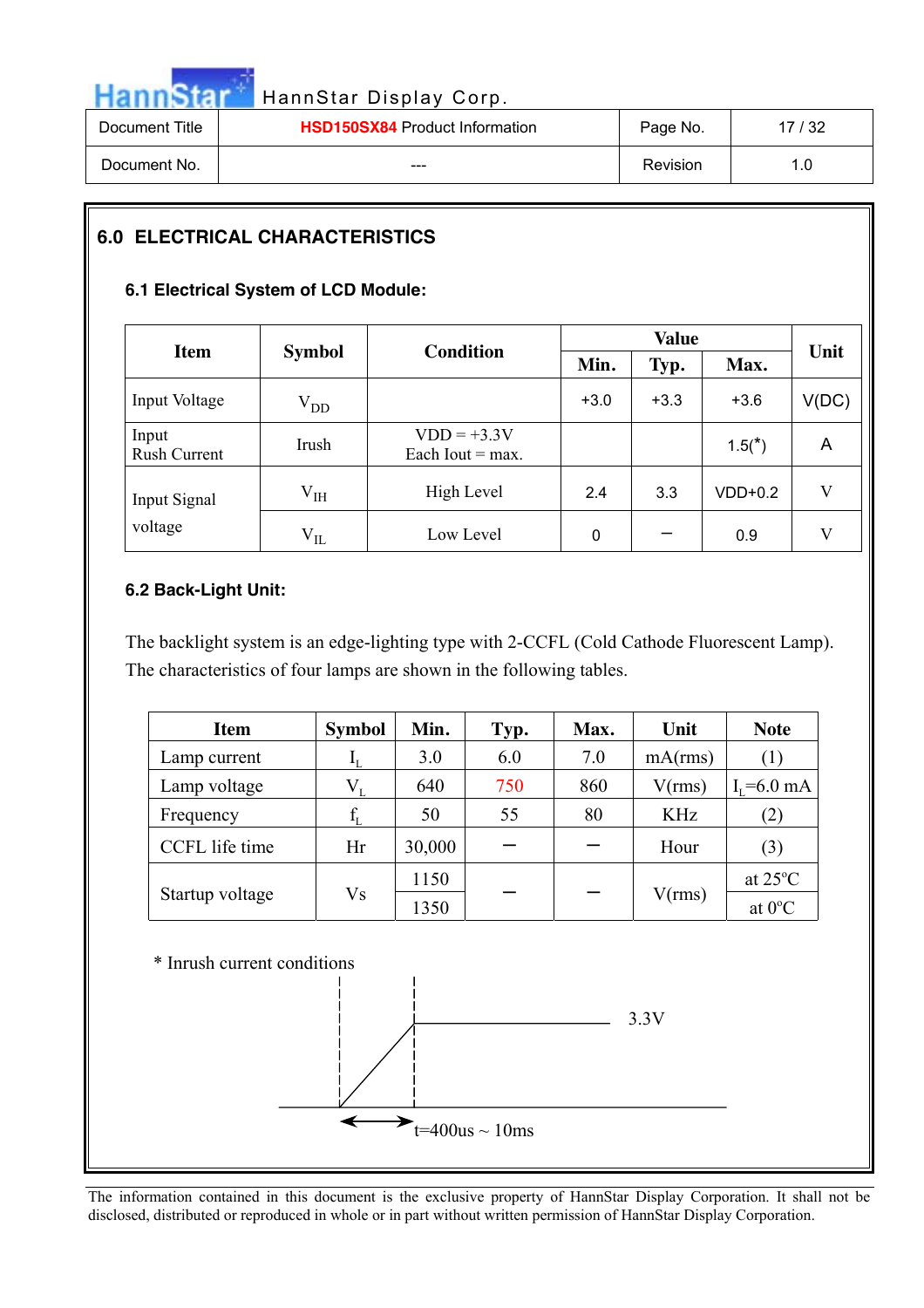| Hannsfar       | HannStar Display Corp.                |          |       |
|----------------|---------------------------------------|----------|-------|
| Document Title | <b>HSD150SX84 Product Information</b> | Page No. | 18/32 |
| Document No.   | ---                                   | Revision | 1.0   |

Note: (1) Lamp current is measured with current meter for high frequency as shown below. Specified values are for a lamp.



- (2) Lamp frequency may produce interference with horizontal synchronous frequency and this may cause line flow on the display. Therefore lamp frequency shall be detached from the horizontal synchronous frequency and its harmonics as far as possible in order to avoid interference.
- (3) Life time (Hr) can be defined as the time in which it continues to operate under the condition: Temp. =25 $\pm$ 3°C, I<sub>L</sub>=6.0mA(rms.) and f<sub>L</sub>=50 KHz until one of the following event occurs: 1.When the brightness becomes 50%.
	- 2.When the startup voltage (Vs) at 0ºC becomes higher than the maximal value of Vs specified above.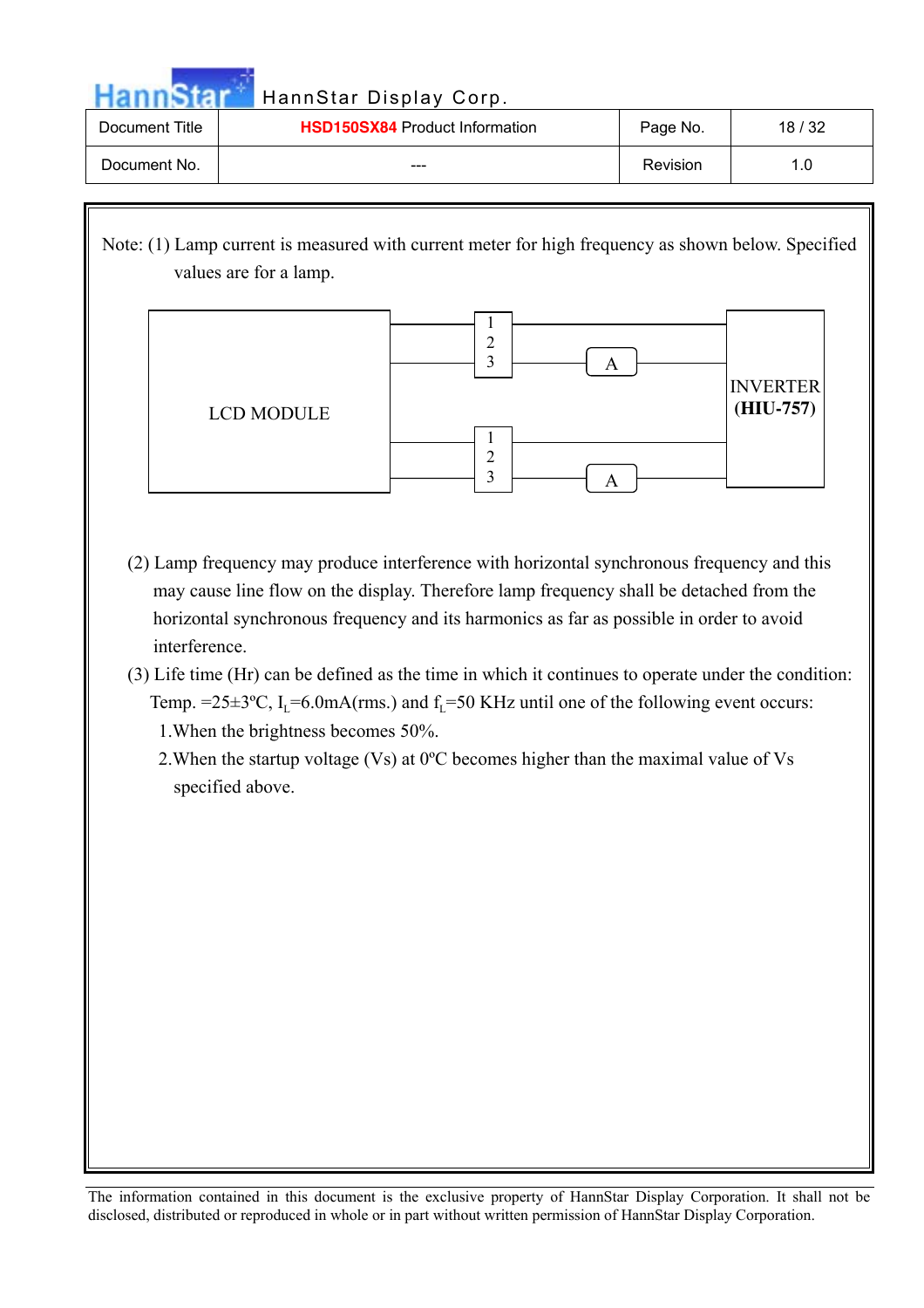|                | HannStar Display Corp.                |          |       |
|----------------|---------------------------------------|----------|-------|
| Document Title | <b>HSD150SX84 Product Information</b> | Page No. | 19/32 |
| Document No.   | ---                                   | Revision | 1.0   |

| <b>6.3 AC Electrical Characteristics:</b> |
|-------------------------------------------|
|-------------------------------------------|

### **6.3.1 AC Timing: (VDD1=3.0V~3.6V, TOPR=25 oC) 5)**

|                      | <b>Item</b>         | <b>Symbol</b>     | Min.           | Typ.         | Max.  | Unit               | <b>Signals</b> | <b>Note</b> |
|----------------------|---------------------|-------------------|----------------|--------------|-------|--------------------|----------------|-------------|
| Reference            |                     | F1                | 50             | 65           | 80    | <b>MHz</b>         |                |             |
| Signal               | Periodic            | $T1 = CLK$        | 12.5           | 15.384       | 20    | n-Sec              |                |             |
| (Pixel Clock)        |                     | $T2 = T1*2$       | 25             | 30.769       | 40    | n-Sec              |                |             |
|                      | Line Periodic       | T3=Line           | 526            | 672          | 900   | T <sub>2</sub>     |                |             |
|                      | Line Active         | T <sub>4</sub>    | 512            | 512          | 512   | T <sub>2</sub>     |                |             |
| Reference            | Line Blank          | T <sub>5</sub>    | 14             | 160          | 388   | T <sub>2</sub>     |                | 1), 2), 4)  |
| Signal               | Frame Periodic      | T <sub>6</sub>    | 773            | 806          | 950   | T <sub>3</sub>     |                |             |
| (DENB)               | Frame Active        | T7                | 768            | 768          | 768   | T <sub>3</sub>     |                |             |
|                      | Frame Blank         | T <sub>8</sub>    | 5              | ---          | ---   | T <sub>3</sub>     |                |             |
|                      | Periodic            | T <sub>6</sub>    | 773            | 806          | 950   | T <sub>3</sub>     |                |             |
| Vertical<br>Periodic |                     | T <sub>9</sub>    | ---            | $\mathbf{1}$ | ---   |                    |                |             |
|                      | Pulse Width         | T10               | ---            | 3            | ---   | T <sub>3</sub>     | STV1<br>STV2   |             |
|                      |                     | <b>T16A</b>       | 3.5            | 3.7          | 4.5   |                    |                |             |
|                      |                     | T16B              | 5              | $---$        | ---   |                    |                |             |
|                      |                     | T11               | $\overline{a}$ | $---$        | 50    |                    |                |             |
|                      | <b>Rising Time</b>  | <b>T17A</b>       | ---            | ---          | 50    | n-Sec<br><b>OE</b> | 2)             |             |
|                      |                     | T17B              | ---            | ---          | 50    |                    | <b>CPV</b>     |             |
|                      |                     | T12               | ---            | ---          | 50    |                    |                |             |
|                      | <b>Falling Time</b> | <b>T18A</b>       | ---            | ---          | 50    | n-Sec              |                |             |
|                      |                     | T18B              | $---$          | ---          | 50    |                    |                |             |
|                      | Set-up Time         | T13               | 700            | ---          | ---   | n-Sec              |                |             |
|                      | <b>Hold Time</b>    | T14               | 700            | $---$        | $---$ | n-Sec              |                |             |
|                      | Period              | T15               | $---$          | $\mathbf{1}$ | ---   | T <sub>3</sub>     |                |             |
|                      | Pulse Width         | T16C              | 56             | 64           | 72    | T <sub>2</sub>     |                |             |
|                      |                     | T16D              | 25             | 30.769       | 40    | n-Sec              |                |             |
|                      |                     | T <sub>17</sub> C | ---            | ---          | $8\,$ |                    | <b>LOAD</b>    |             |
| Horizontal           | <b>Rising Time</b>  | T17D              | $---$          | ---          | $8\,$ | n-Sec              | <b>STH</b>     |             |
| Periodic             |                     | <b>T18C</b>       | ---            | ---          | $8\,$ |                    |                |             |
|                      | <b>Falling Time</b> | T18D              | ---            | ---          | 8     | n-Sec              |                |             |
|                      | Set-up Time         | T19               | 6              | $---$        | $---$ | n-Sec              | <b>LOAD</b>    |             |
|                      | Hold Time           | <b>T20</b>        | $\overline{2}$ | ---          | $--$  | n-Sec              | <b>STH</b>     |             |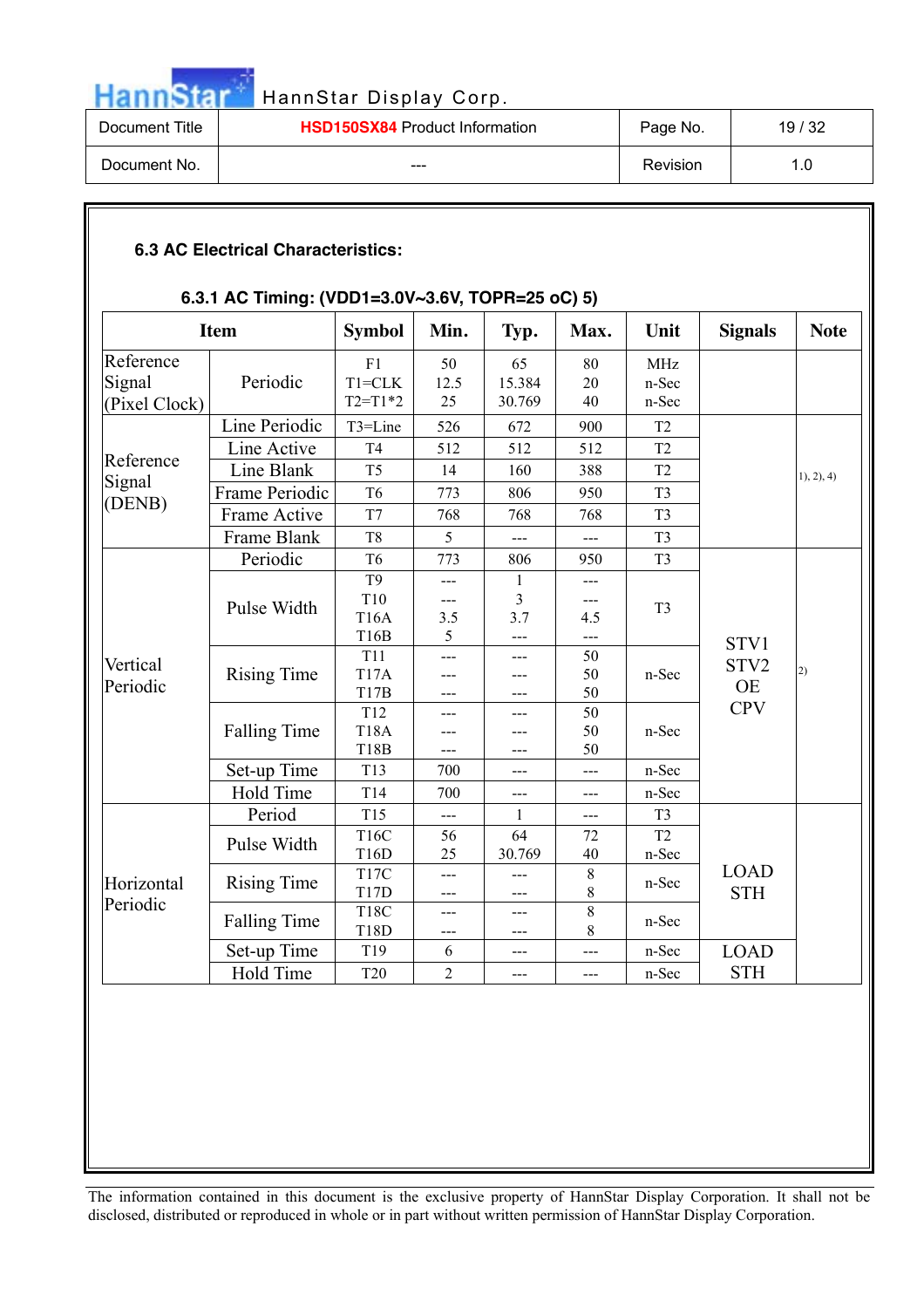| HannStan       | HannStar Display Corp.                |          |       |
|----------------|---------------------------------------|----------|-------|
| Document Title | <b>HSD150SX84 Product Information</b> | Page No. | 20/32 |
| Document No.   |                                       | Revision | 1.0   |

|                             | <b>Item</b>                | <b>Symbol</b>   | Min.           | Typ.           | Max. | Unit           | <b>Signals</b>                              | <b>Note</b> |
|-----------------------------|----------------------------|-----------------|----------------|----------------|------|----------------|---------------------------------------------|-------------|
|                             | Period                     | T <sub>21</sub> | $---$          | $\overline{2}$ | ---  | Lines          |                                             |             |
|                             | Pulse Width                | T <sub>22</sub> | $---$          | 1              | ---  | Lines          |                                             |             |
| Horizontal                  | <b>Rising Time</b>         | T <sub>23</sub> | ---            | ---            | 8    | n-Sec          | POL                                         |             |
| Periodic                    | <b>Falling Time</b>        | T <sub>24</sub> | ---            | ---            | 8    | n-Sec          |                                             |             |
|                             | Set-up Time                | T <sub>25</sub> | 6              | ---            | ---  | n-Sec          |                                             |             |
|                             | Hold Time                  | T <sub>26</sub> | 2              | ---            | ---  | n-Sec          |                                             |             |
| Clock                       | Period                     | T <sub>2</sub>  | 25.00          | 30.769         | 40   | n-Sec          | CPH1<br>CPH <sub>2</sub>                    |             |
|                             | <b>Rising Time</b>         | T <sub>27</sub> | ---            | ---            | 8    | n-Sec          |                                             | 3)          |
|                             | <b>Falling Time</b>        | <b>T28</b>      | $---$          | ---            | 8    | n-Sec          |                                             |             |
| Image Data<br>And           | Setup time                 | T <sub>29</sub> | 6              |                | ---  | n-Sec          | ER(5:0)<br>EG(5:0)<br>EB(5:0)               |             |
| Data Reverse<br>Control Pin | Hold time                  | <b>T30</b>      | $\overline{2}$ |                |      | n-Sec          | OR(5:0)<br>OG(5:0)<br>OB(5:0)<br><b>REV</b> |             |
| Relative                    | LOAD rising-<br>STH rising | T31             | 6              |                |      | T <sub>2</sub> |                                             |             |
| Signals                     | CPV rising-<br>LOAD rising | T32             | 3.5            | 3.7            | 4.5  | u-Sec          |                                             |             |

Note 1) Refer to VESA standard.

- Note 3) Do not fix CPH1 and CPH2 to "H" or "L" level while the  $V_{DD}$  (+3.3V) is supplied. If CPH1 and CPH2 is fixed to "H" level or "L" level for certain period while the  $V_{DD}$  (+3.3V) is supplied, the panel may be damaged.
- Note 4) Do not change t3 and t6 values in the operation. When t1 or t4 is changed, the panel is displayed as black.
- Note 5) Please adjust LCD operating signal timing and FL driving frequency, to optimize the display quality. There is a possibility that flicker is observed by the interference of LCD operating signal timing and FL driving condition (especially driving frequency).
- Note 6) All of the timing have to meet "6.3.1 AC timing chart Pixel frequency must less than 40 MHz" , frame rate 85Hz can be acceptable.
- Note 7) All of the timing setting should be confirmed by Hannstar's FAE.

Note 2) In case of using the long frame period, the deterioration of display quality, noise etc. may be occurred.

The information contained in this document is the exclusive property of HannStar Display Corporation. It shall not be disclosed, distributed or reproduced in whole or in part without written permission of HannStar Display Corporation.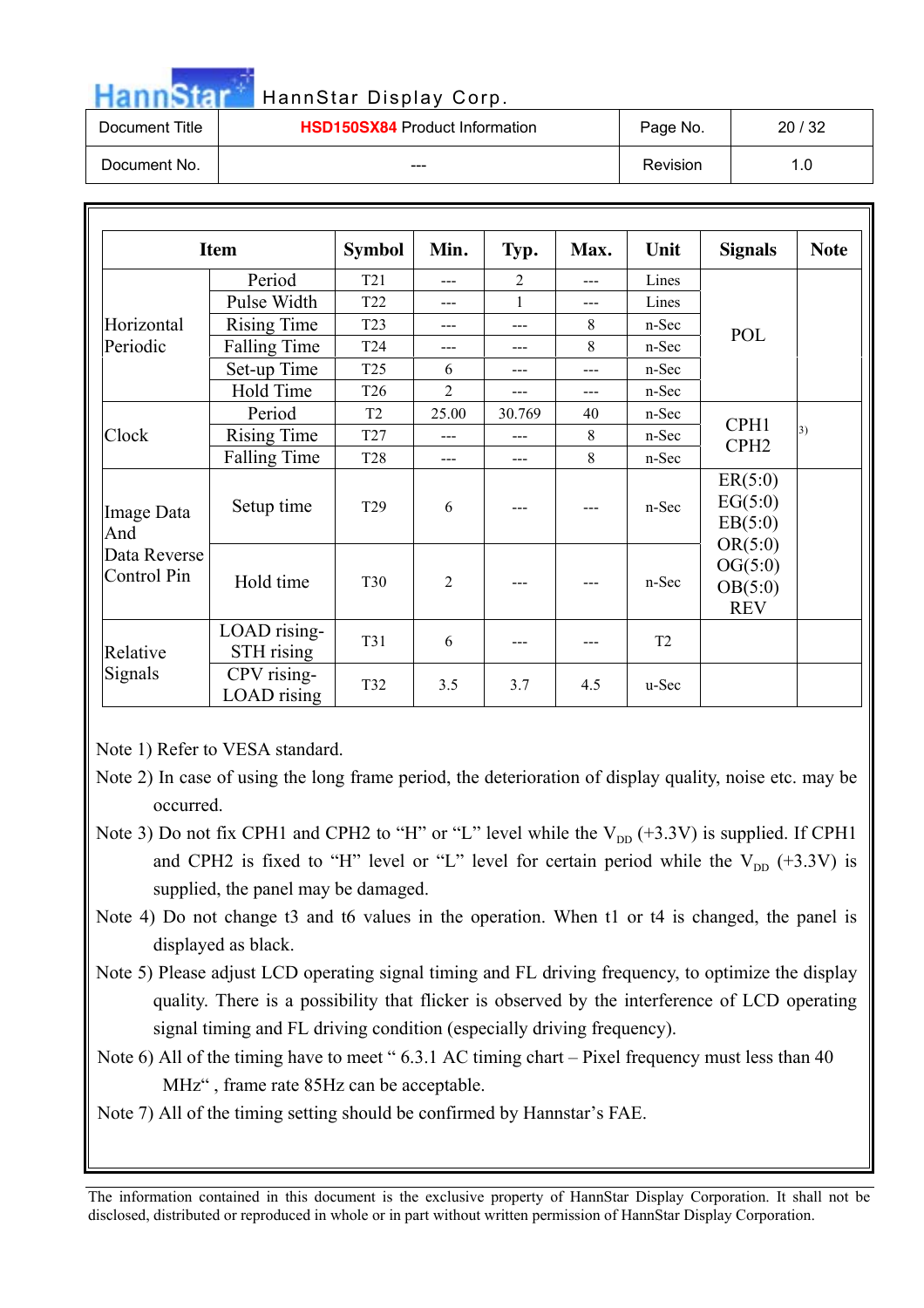| <b>Document Title</b>             | HSD150SX84 Product Information       | Page No.                         | 21/32 |
|-----------------------------------|--------------------------------------|----------------------------------|-------|
| Document No.                      |                                      | Revision                         | 1.0   |
| 6.3.2 AC Timing Charts:           | (1). Reference Signal (pixel clock): |                                  |       |
| Reference Signal<br>(Pixel Clock) | T <sub>1</sub><br>70%<br>70%         | $\leftarrow$ F <sub>1=1/T1</sub> |       |
| <b>Input Clock</b>                | T <sub>2</sub><br>70%<br>70%<br>30%  |                                  |       |
|                                   |                                      |                                  |       |
|                                   |                                      |                                  |       |
|                                   |                                      |                                  |       |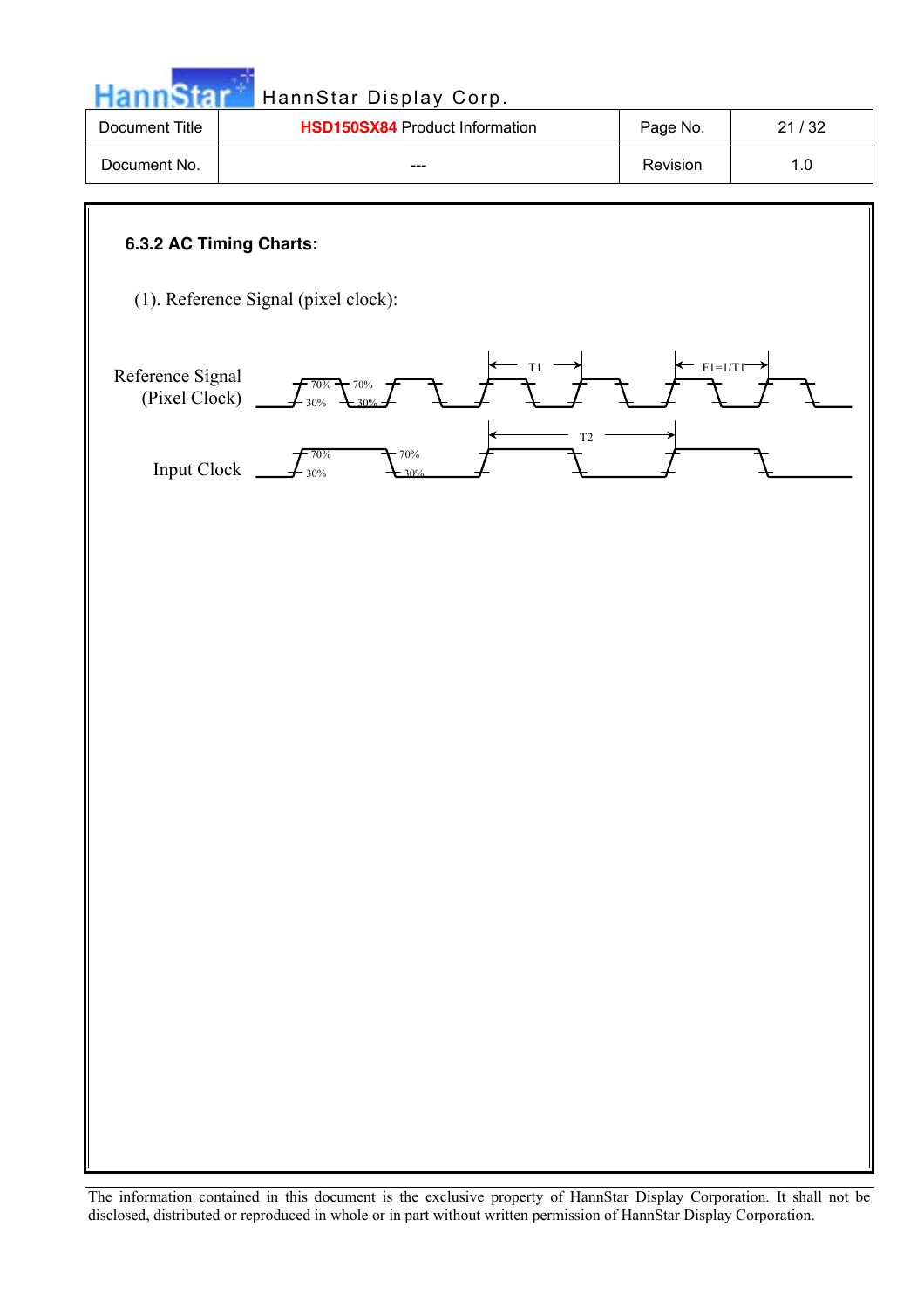

| Document Title | <b>HSD150SX84</b> Product imformation | Page No. | 22/32 |
|----------------|---------------------------------------|----------|-------|
| Document No.   | $- - -$                               | Revision |       |

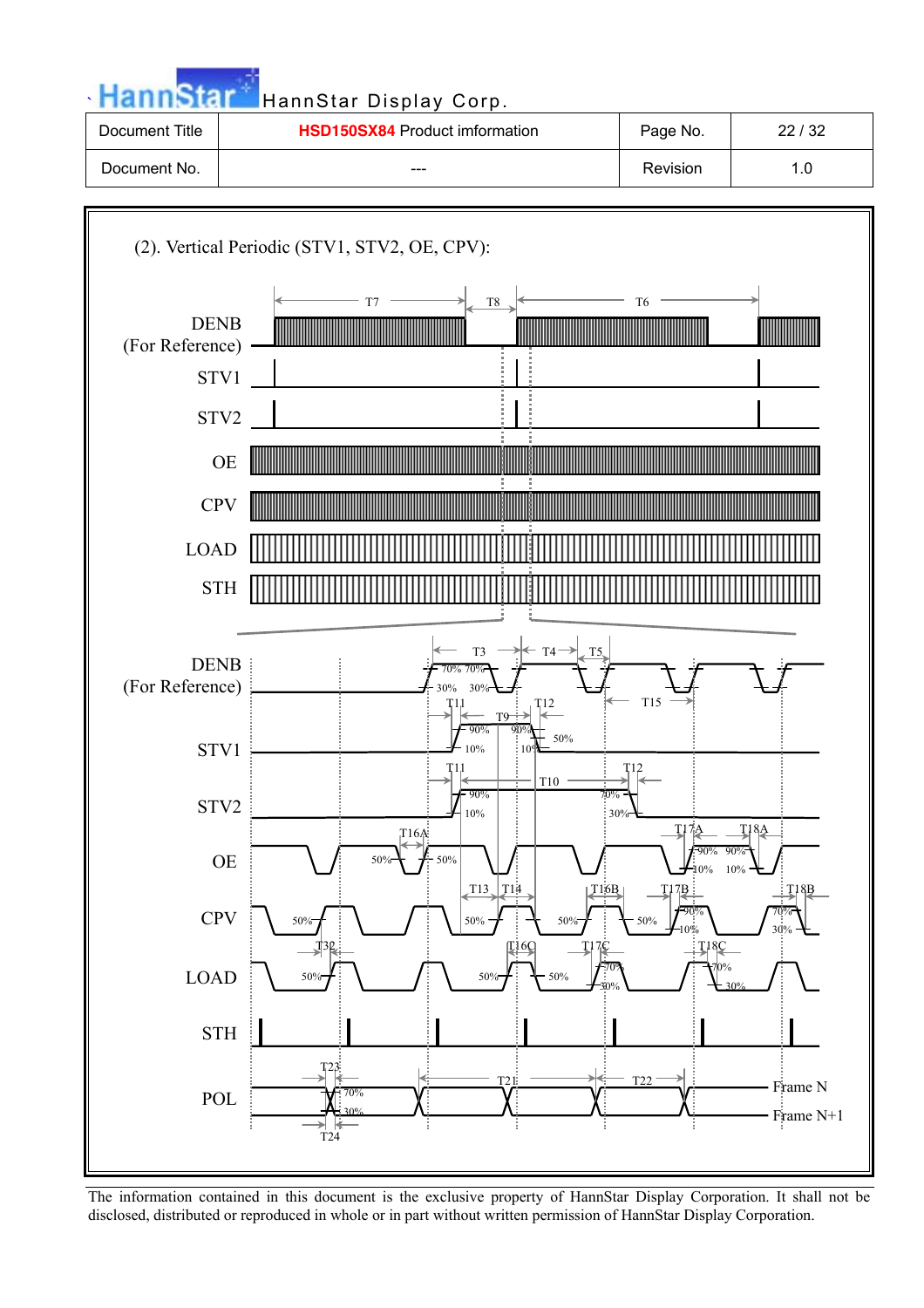| ٠ |  |
|---|--|
|   |  |

**`** HannStar Display Corp.

| Document Title | <b>HSD150SX84</b> Product imformation | Page No. | 23/32 |
|----------------|---------------------------------------|----------|-------|
| Document No.   | ---                                   | Revision |       |

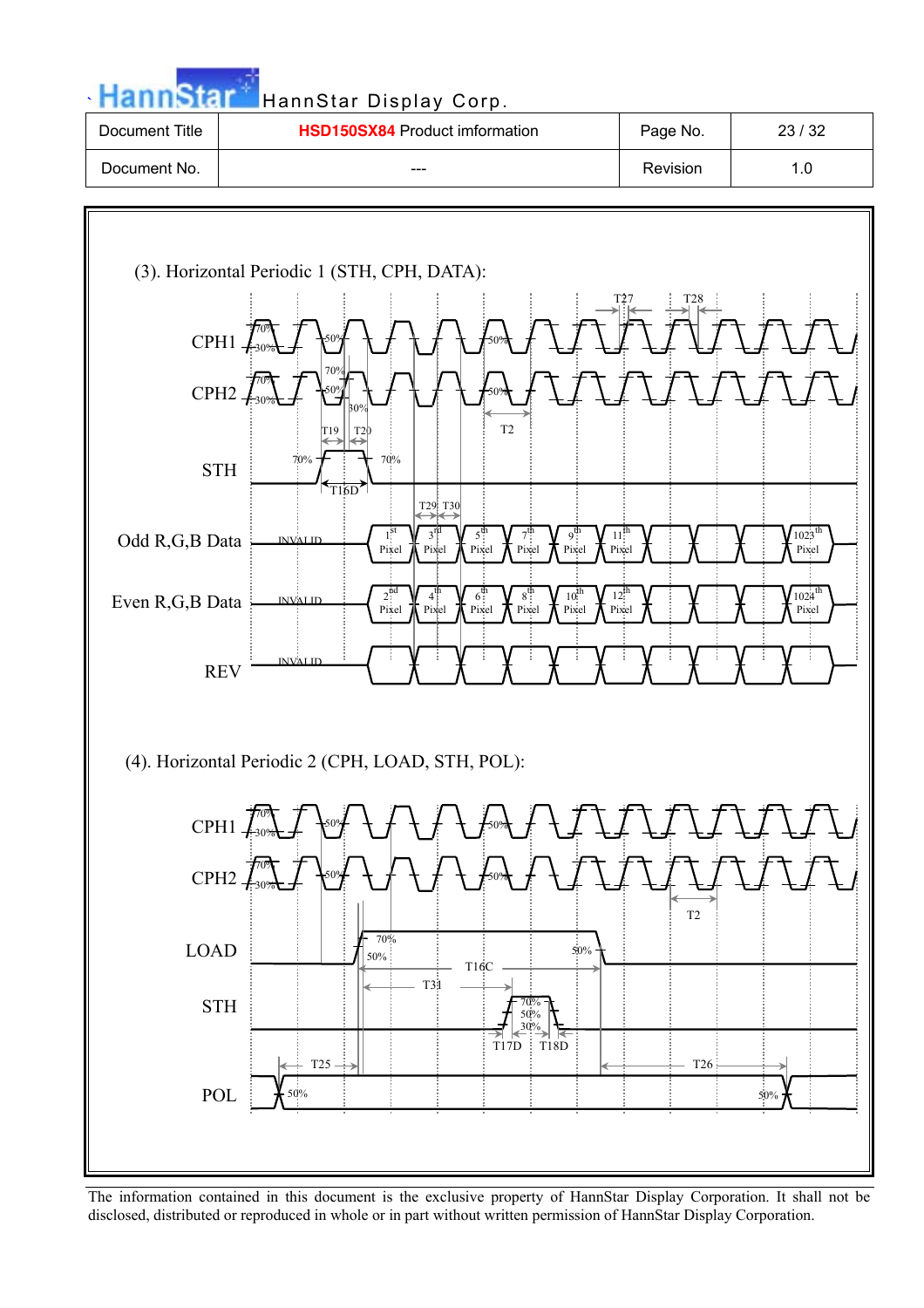

| Document Title | <b>HSD150SX84</b> Product imformation | Page No. | 24 / 32 |
|----------------|---------------------------------------|----------|---------|
| Document No.   | $- - -$                               | Revision |         |

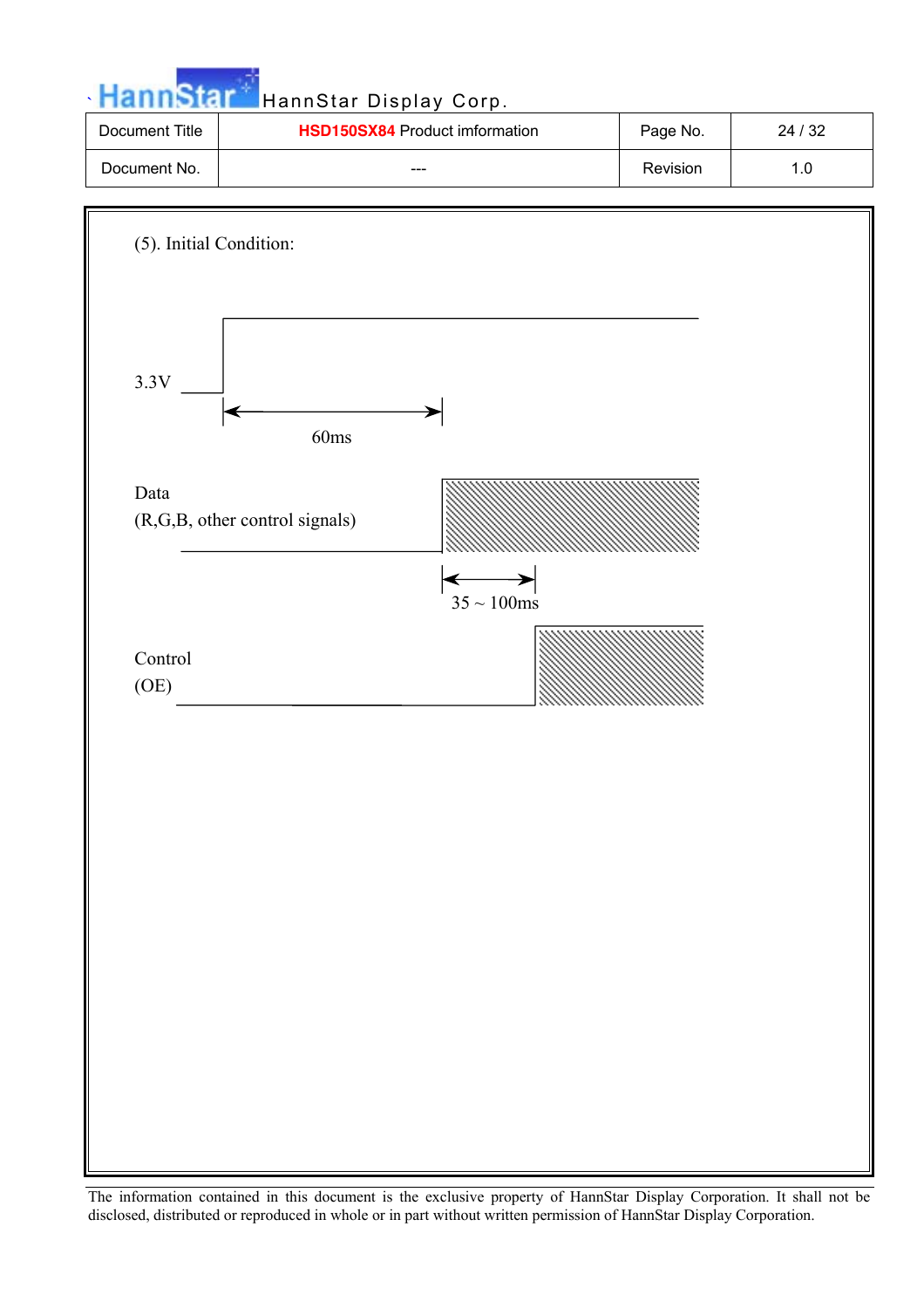

| Document Title | <b>HSD150SX84</b> Product imformation | Page No. | 25/32 |
|----------------|---------------------------------------|----------|-------|
| Document No.   | ---                                   | Revision |       |



- Note: (1) The supply voltage of the external system for the module input should be the same as the definition of  $V_{DD}$ .
	- (2)Apply the lamp volatge within the LCD operation range. When the back-light turns on before the LCD operation or the LCD truns off before the back-light turns off, the display may momentarily become white.
	- (3)In case of VDD = off level, please keep the level of input signal on the low or keep a high impedance.
	- (4)T4 should be measured after the module has been fully discharged between power off and on period.
	- (5)Interface signal shall not be kept at high impedance when the power is on.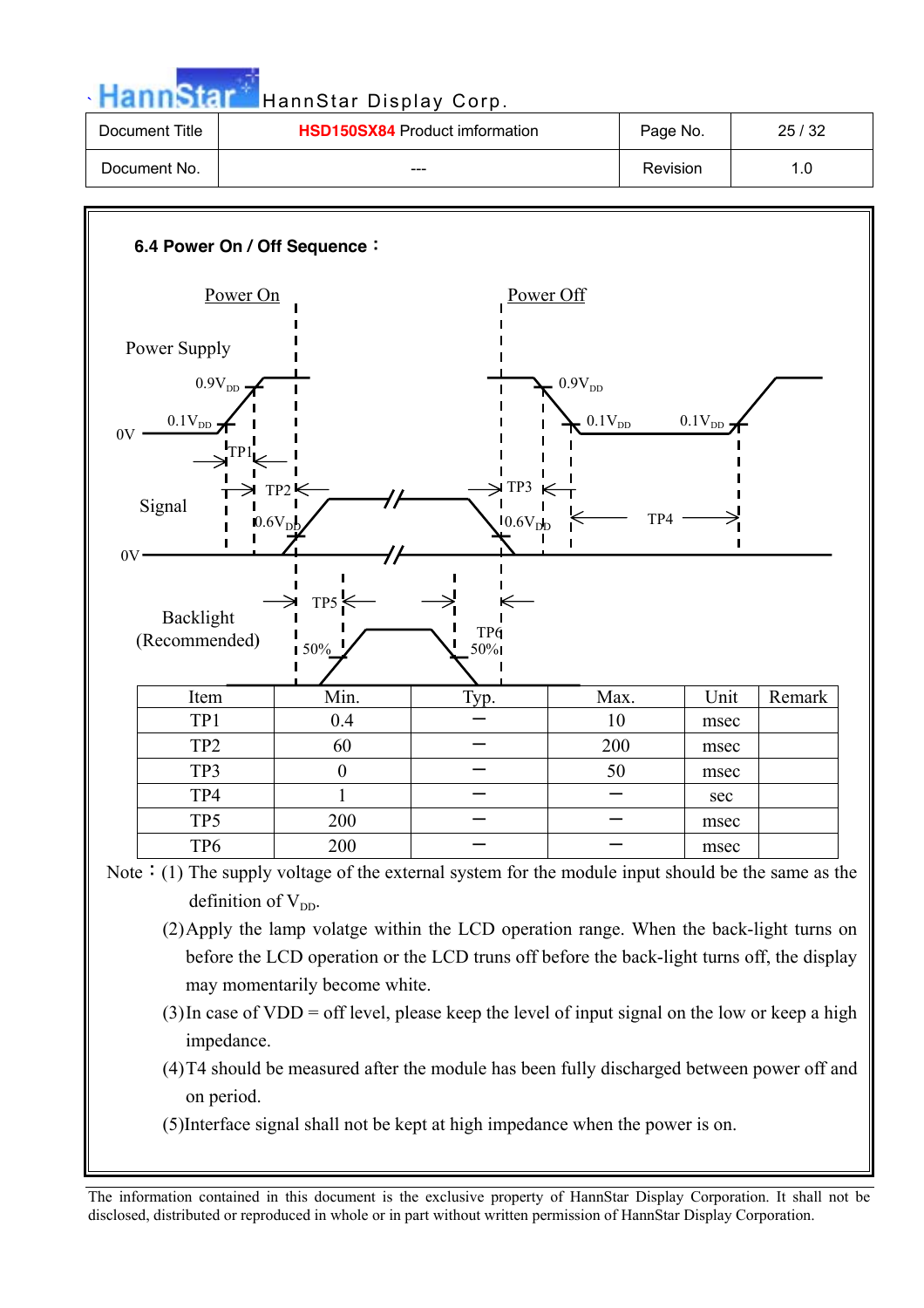

| Document Title | <b>HSD150SX84</b> Product imformation | Page No. | 26/32 |
|----------------|---------------------------------------|----------|-------|
| Document No.   | ---                                   | Revision |       |

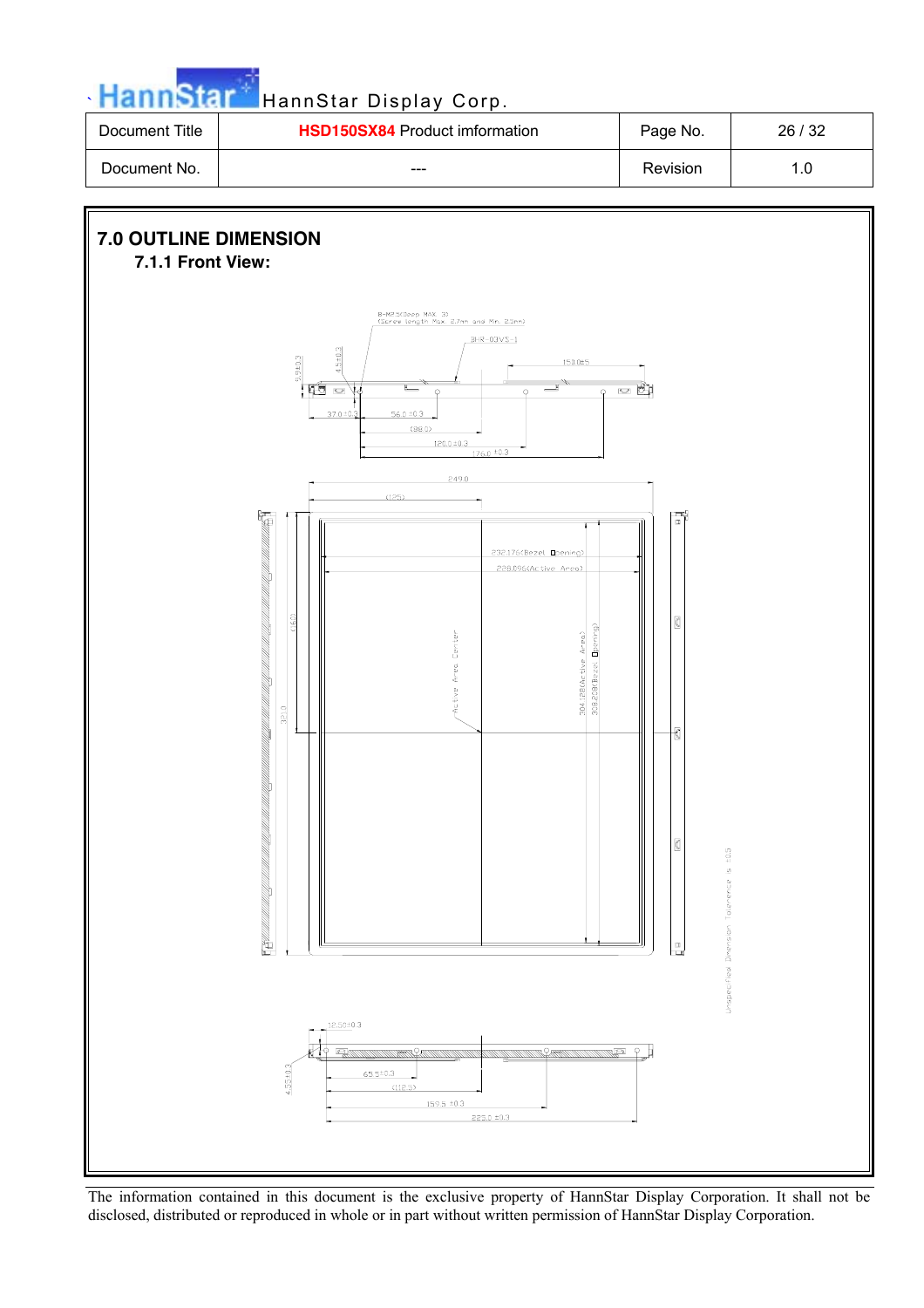

| Document Title | <b>HSD150SX84</b> Product imformation | Page No. | 27/32 |
|----------------|---------------------------------------|----------|-------|
| Document No.   | $- - -$                               | Revision |       |

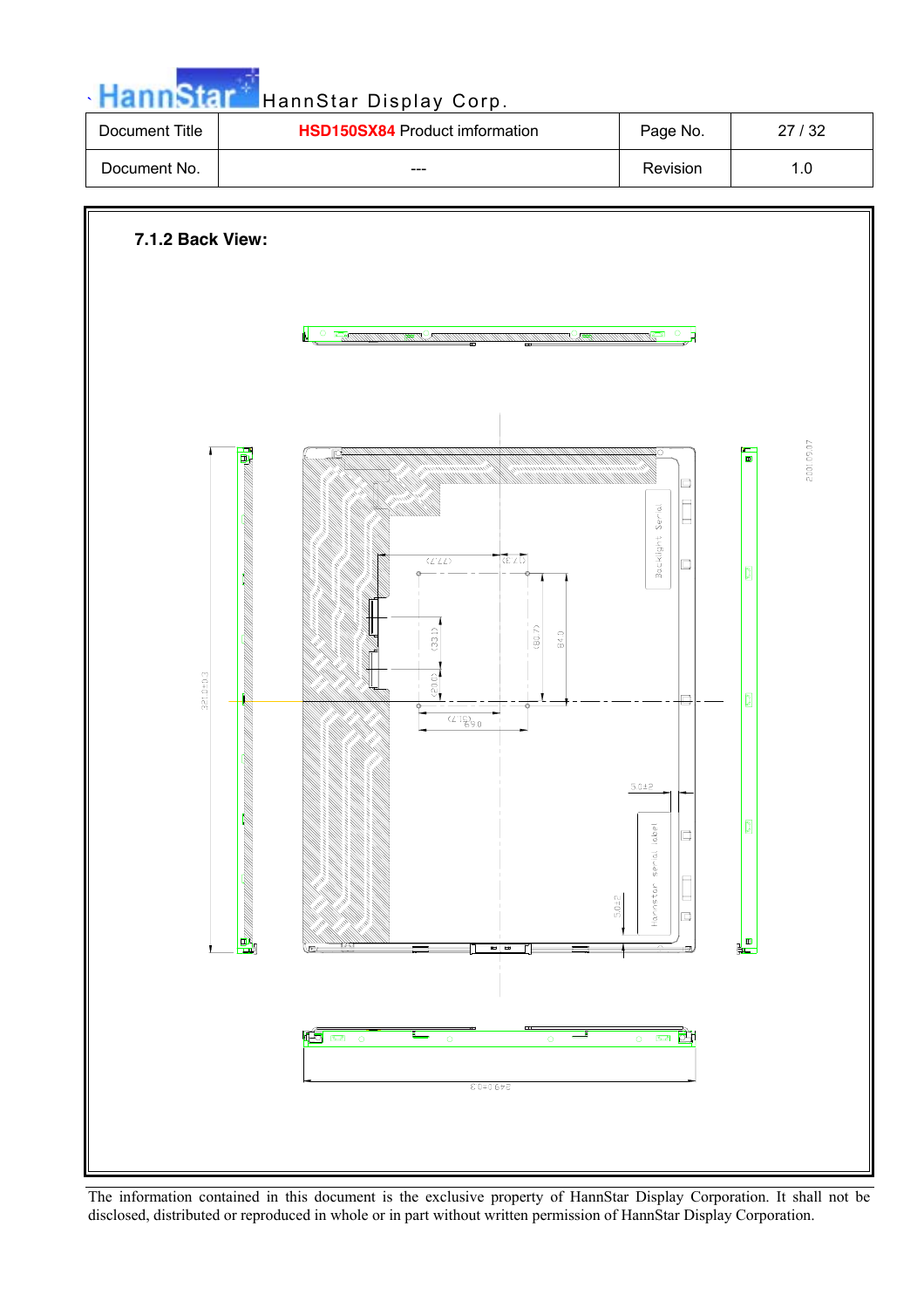

| Document Title | <b>HSD150SX84 Product imformation</b> | Page No. | 28/32 |
|----------------|---------------------------------------|----------|-------|
| Document No.   | $- - -$                               | Revision |       |

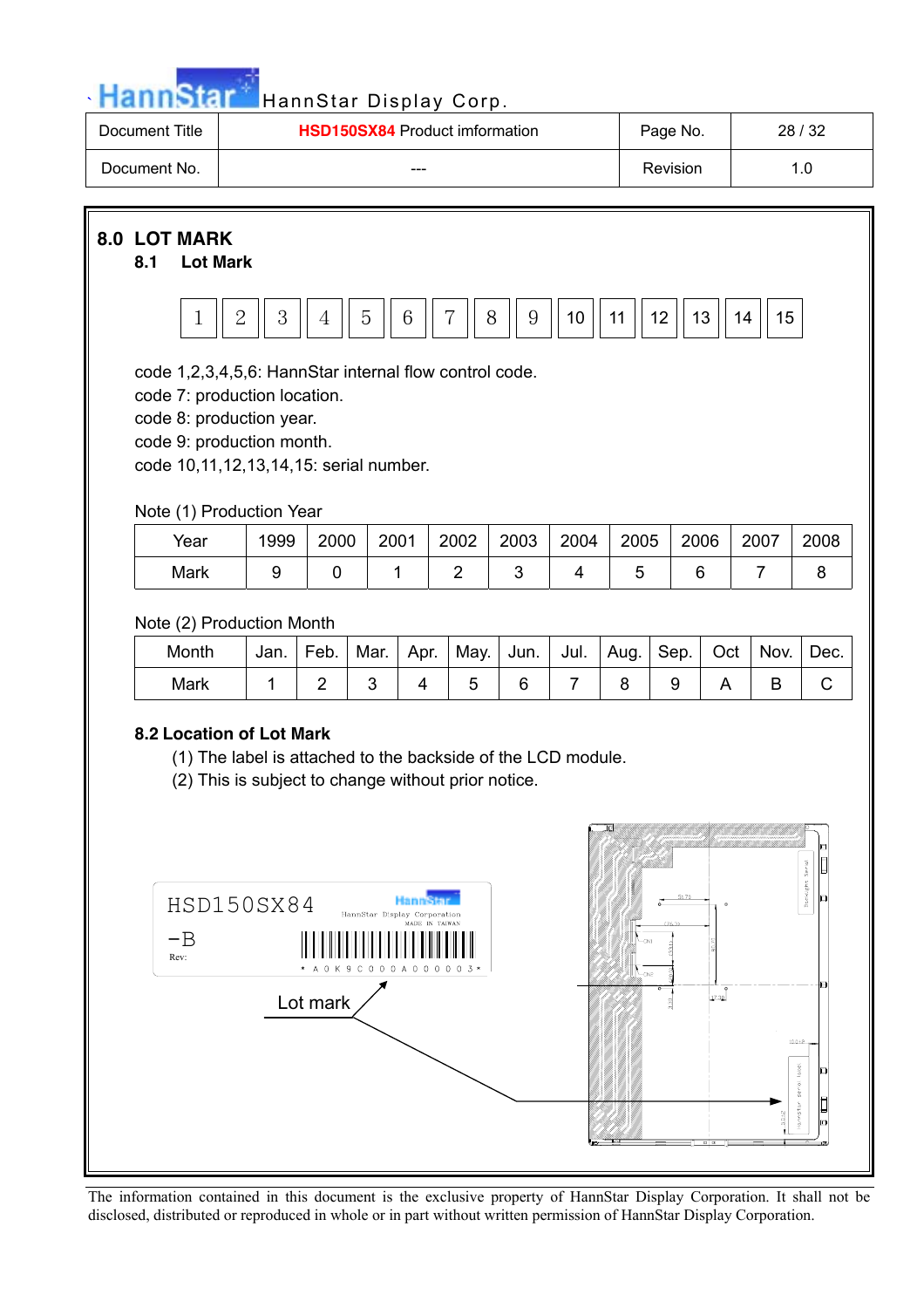

| Document Title | <b>HSD150SX84</b> Product imformation | Page No. | 29/32 |
|----------------|---------------------------------------|----------|-------|
| Document No.   | $- - -$                               | Revision |       |

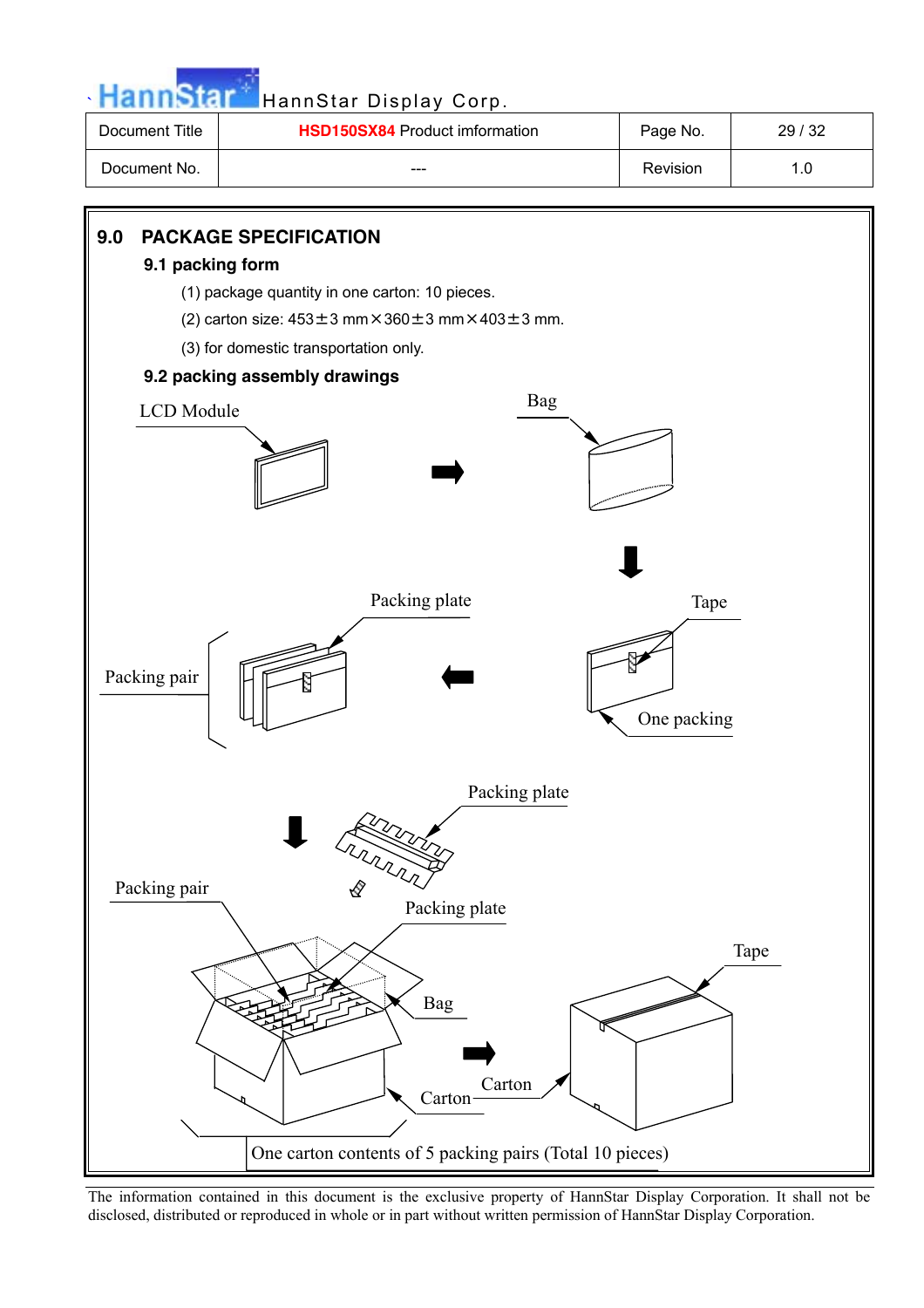

| Document Title | <b>HSD150SX84</b> Product imformation | Page No. | 30/32 |
|----------------|---------------------------------------|----------|-------|
| Document No.   | $- - -$                               | Revision |       |

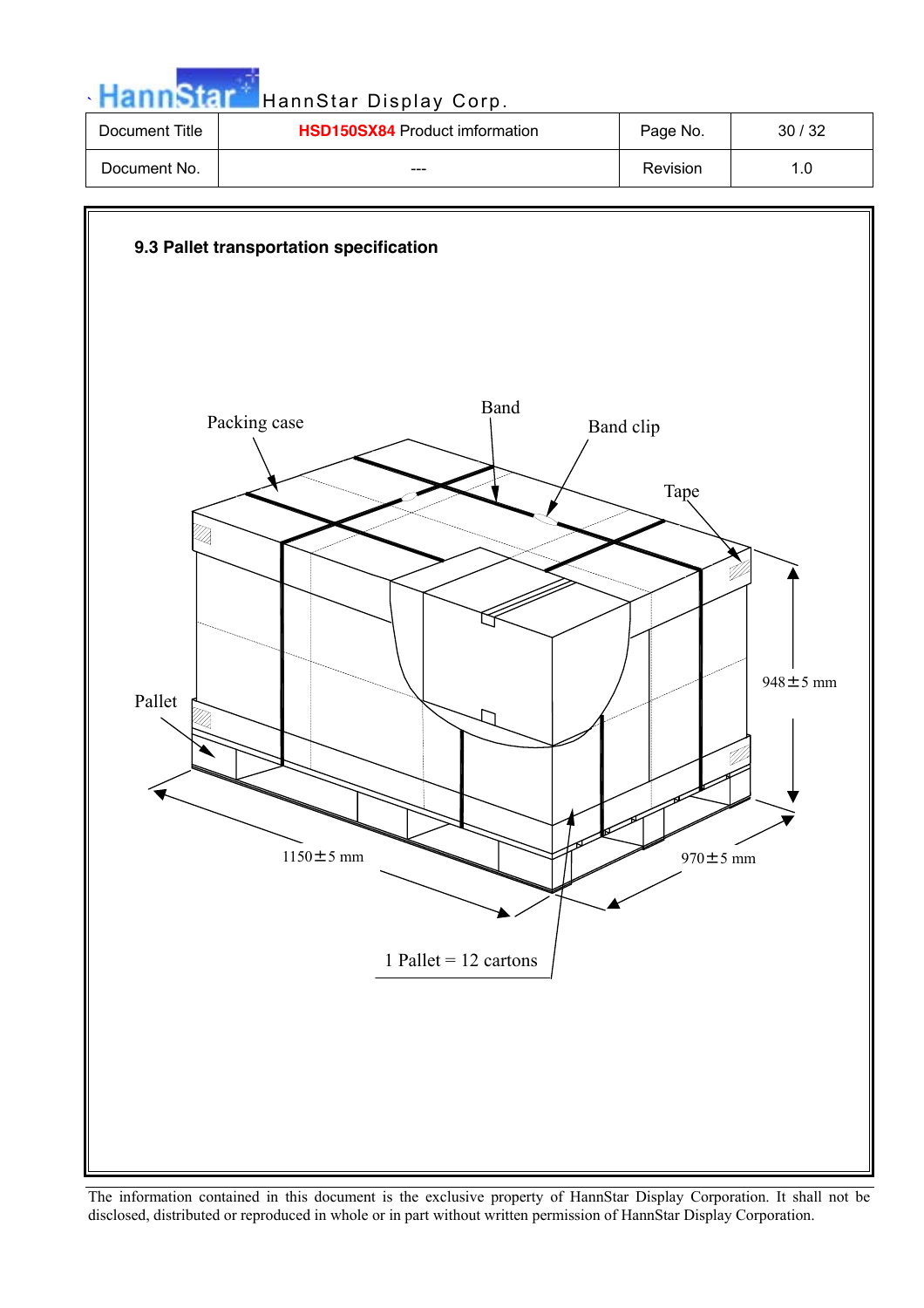

| Document Title | <b>HSD150SX84</b> Product imformation | Page No. | ' / 32<br>31 |
|----------------|---------------------------------------|----------|--------------|
| Document No.   | $- - -$                               | Revision |              |

### **10.0 GENERAL PRECAUTION**

### **10.1 Use Restriction**

This product is not authorized for use in life supporting systems, aircraft navigation control systems, military systems and any other application where performance failure could be life-threatening or otherwise catastrophic.

### **10.2 Disassembling or Modification**

Do not disassemble or modify the module. It may damage sensitive parts inside LCD module, and may cause scratches or dust on the display. HannStar does not warrant the module, if customers disassemble or modify the module.

### **10.3 Breakage of LCD Panel**

 10.3.1 If LCD panel is broken and liquid crystal spills out, do not ingest or inhale liquid crystal, and do not contact liquid crystal with skin.

- 10.3.1 If liquid crystal contacts mouth or eyes, rinse out with water immediately.
- 10.3.2 If liquid crystal contacts skin or cloths, wash it off immediately with alcohol and rinse thoroughly with water.
- 10.3.3 Handle carefully with chips of glass that may cause injury, when the glass is broken.

### **10.4 Electric Shock**

- 10.4.1 Disconnect power supply before handling LCD module.
- 10.4.2 Do not pull or fold the CCFL cable.
- 10.4.3 Do not touch the parts inside LCD modules and the fluorescent lamp's connector

or cables in order to prevent electric shock.

### **10.5 Absolute Maximum Ratings and Power Protection Circuit**

- 10.5.1 Do not exceed the absolute maximum rating values, such as the supply voltage variation, input voltage variation, variation in parts' parameters, environmental temperature, etc., otherwise LCD module may be damaged.
- 10.5.2 Please do not leave LCD module in the environment of high humidity and high temperature for a long time.
- 10.5.3 It's recommended employing protection circuit for power supply.

### **10.6 Operation**

- 10.6.1 Do not touch, push or rub the polarizer with anything harder than HB pencil lead.
- 10.6.2 Use fingerstalls of soft gloves in order to keep clean display quality, when persons handle the LCD module for incoming inspection or assembly.
- 10.6.3 When the surface is dusty, please wipe gently with absorbent cotton or other soft material.
- 10.6.4 Wipe off saliva or water drops as soon as possible. If saliva or water drops contact with polarizer for a long time, they may causes deformation or color fading.
- 10.6.5 When cleaning the adhesives, please use absorbent cotton wetted with a little petroleum benzine or other adequate solvent.